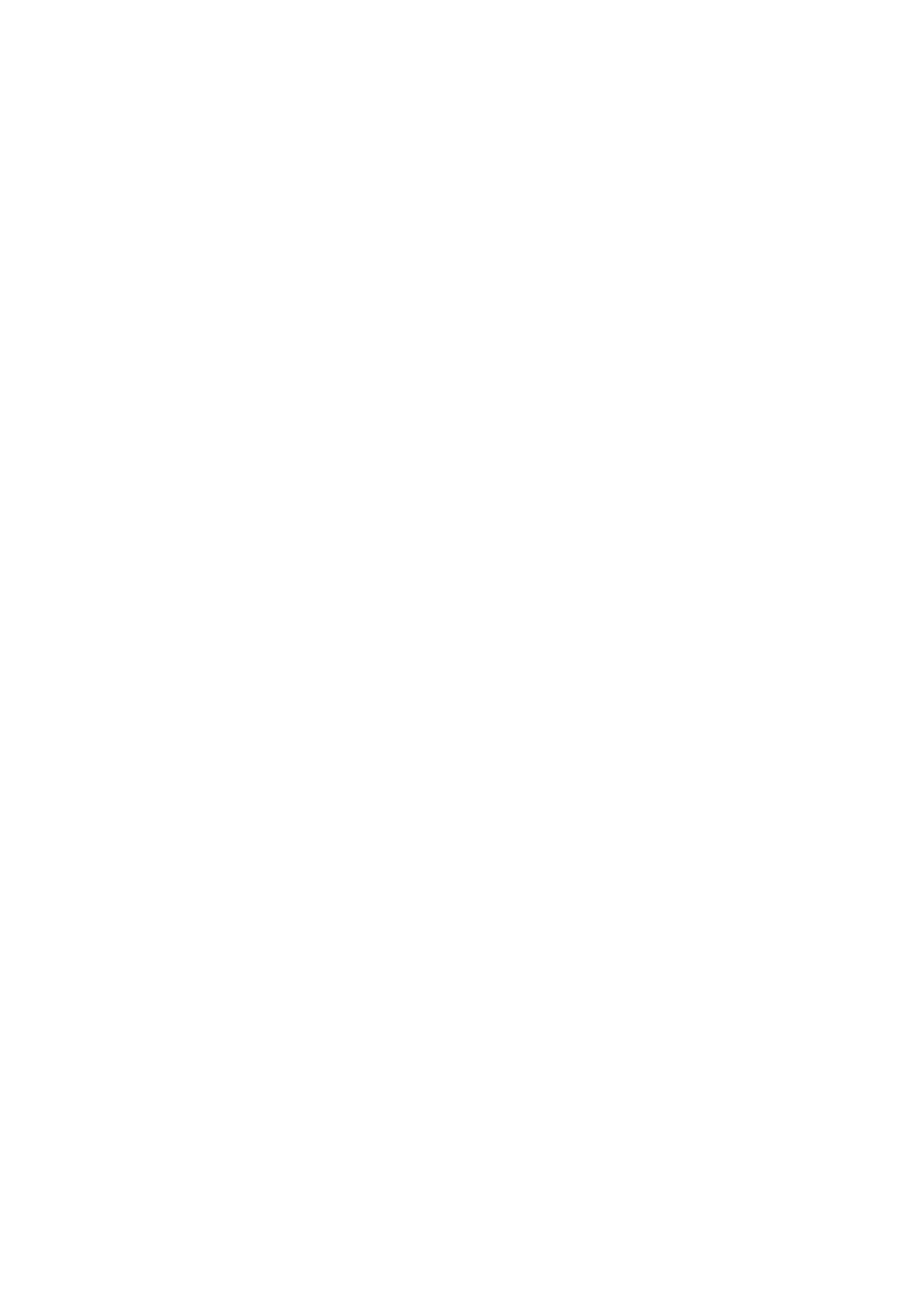# **Health Literacy Influences Men's Active and Passive Cancer Information Seeking**

*Frances J. Drummond, PhD; Mary Reidy, PhD; Christian von Wagner, PhD; Vicki Livingstone, PhD; Jonathan Drennan, PhD; Mike Murphy, PhD; Colin Fowler, BA; Mohamad M. Saab, PhD; Mairin O'Mahony, PhD; and Josephine Hegarty, PhD*

#### **ABSTRACT**

**Background:** For cancer prevention information to be effective, it must be accessible to its target populations. Prevalence of inadequate health literacy (HL) is high, but there is a dearth of information on the impact of HL on men's cancer information seeking. **Objective:** We investigated (1) men's cancer information seeking behaviors, (2) the effect of HL on men's cancer information seeking behavior, and (3) men's preferences for cancer information, considering their HL level. From a national perspective, we investigated men's information seeking behavior from the Irish Cancer Society (ICS), the largest provider of cancer information in Ireland. **Methods:** Men from adult literacy classes and men's groups were invited to complete a questionnaire. General and ICS-specific cancer information seeking behavior was investigated. Univariate and multivariate logistic regression models were conducted with "ever" seeking cancer information from any source, and actively seeking and passively acquiring ICS information as dependent variables. **Key Results:** Overall, 259 men completed the questionnaire and 44% had inadequate HL. About one-half of responders reported "ever" actively looking for cancer information. In the study group, 19% actively sought and 67% passively acquired ICSspecific information. In multivariate analysis, the odds of actively seeking (2.93; 95% CI [1.05, 8.15]) or passively acquiring (4.7; 95% CI [1.99, 11.05]) ICS-specific cancer information was significantly higher among those with adequate versus inadequate HL, respectively. HL was not significantly associated with odds of "ever" cancer information seeking in multivariate analysis (odds ratio 1.81; 95% CI [0.90, 3.63]). Men want information about cancer prevention. Suggested future cancer information sources differed by HL levels. General practitioners and the Internet were the preferred source for men with inadequate (53.3%) and adequate HL (57%), respectively. **Conclusions:** Men both passively acquire and actively seek cancer prevention information. Multimodal dissemination of cancer prevention information is necessary to reach a wide cross-section of men, including those with inadequate HL. This could potentially lower men's cancer burden and reduce gender inequalities in cancer mortality. **[***HLRP: Health Literacy Research and Practice***. 2019;3(3):e147-e160.]**

**Plain Language Summary:** Most men get cancer prevention information by coming across it passively in their daily lives, instead of actively looking for this information. Men with low health literacy are less likely to obtain cancer information both passively and actively. Men want this information. Organizations need to make this information available in many places and formats (e.g., Internet, doctor, television, sports clubs).

An estimated 30% to 50% of cancer cases are preventable, and this rate is higher among men than women (Danaei, Vander Hoorn, Lopez, Murray, & Ezzati, 2005; Ott, Ullrich, Mascarenhas, & Stevens, 2011). Despite this, cancer remains one of the leading causes of mortality and morbidity, with incidence and mortality higher in men (Ferlay et al.,

2013). International and national organizations develop information programs to raise awareness of cancer risks and prevention strategies. The effectiveness of these is measured by the extent of information spread, understanding, and impact on the behavior of target populations. However, health information is constantly evolving, and with the growth of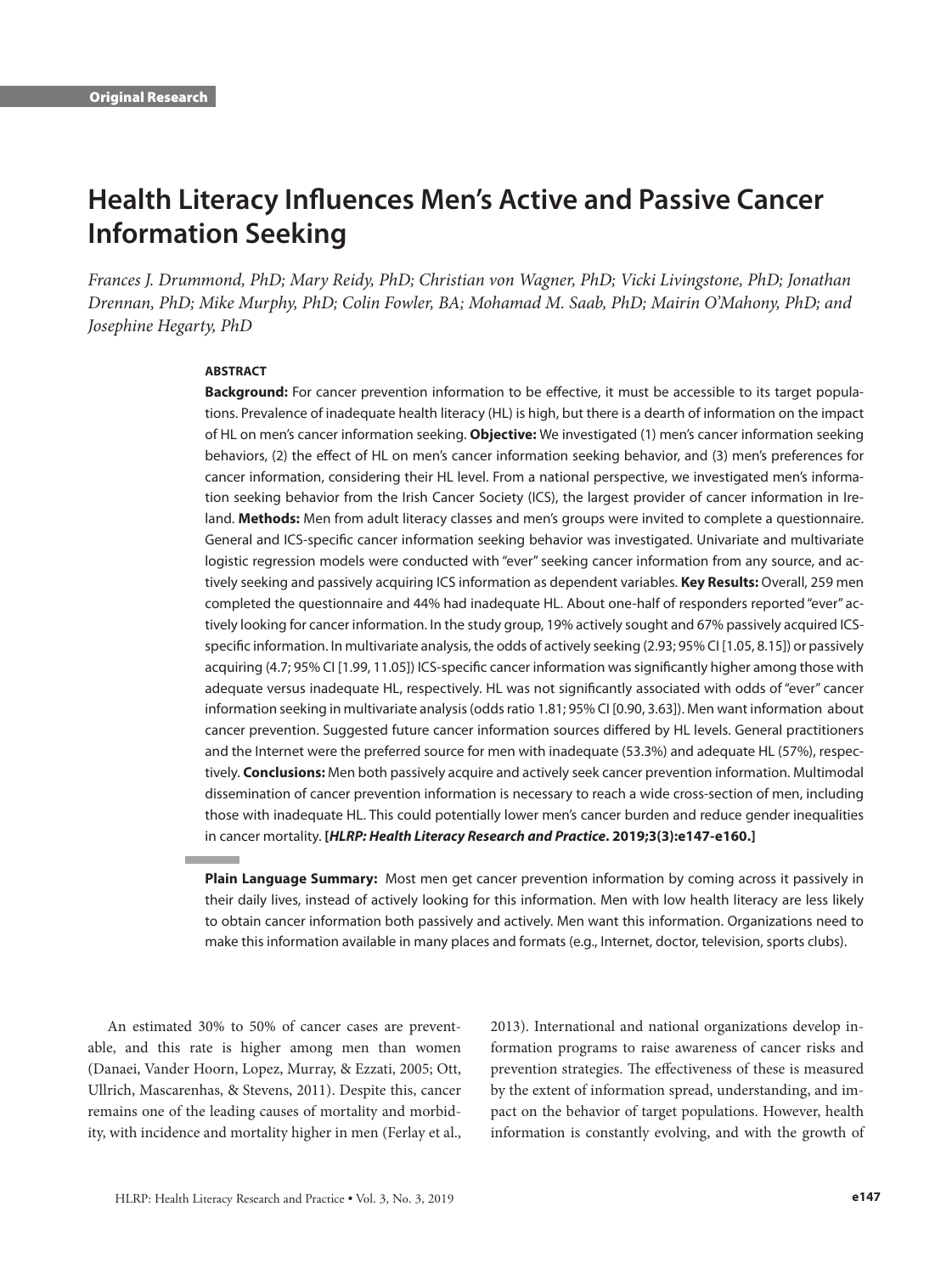the Internet there has been a huge proliferation in the volume of information. This makes it difficult for people to keep abreast of changes and to find information applicable to them. Additionally, inadequate health literacy is at "epidemic" levels (Davis & Wolf, 2004; Marshall, Sahm, & Mc-Carthy, 2012)

Health literacy is multidimensional. An integrative conceptual model states:

HL is linked to literacy and entails people's knowledge, motivation and competencies to access, understand, appraise and apply health information to make judgements and take decisions in everyday life concerning healthcare, disease prevention and health promotion to maintain or improve quality of life (Sørensen et al., 2012 [p. 3]).

People with inadequate health literacy are more likely to be older, male, from minority groups, and have lower education (Kumar et al., 2017; MacLeod et al., 2017). Inadequate health literacy is associated with many negative health consequences, including lower disease knowledge, lower use of preventive services, higher mortality rates, and higher health care costs (Cutilli, Simko, Colbert, & Bennett, 2018; Mantwill, Monestel-Umana, & Schulz, 2015).

Health literacy is a lifelong process. One of the first steps is the ability to seek, find, and obtain health information.

Health information is commonly obtained by two methods: (1) active information seeking, which is the process of looking for and amassing information (Niederdeppe et al., 2007), and (2) information scanning, a passive process in which a person encounters information (Lee, Zhao, & Pena-y-Lillo, 2016) and decides on the attention given to it.

Despite the prevalence and the negative health impact of inadequate health literacy, recent systematic reviews have highlighted the dearth of research on the effect of health literacy on men's cancer information seeking behavior (Saab et al., 2018) and in intervention design (Reidy et al., 2018).

The objectives of this study were to investigate (1) men's cancer information seeking behaviors, (2) the effect of health literacy on men's cancer information seeking behavior, and (3) men's preferences for cancer information by their level of health literacy. From a national perspective, we were interested in understanding men's information seeking behavior from the Irish Cancer Society (ICS) (www.cancer.ie), the largest provider of cancer information in Ireland.

#### **METHOD**

#### **Recruitment**

The aim was to recruit men age 40 years and older with varying health literacy levels. Men with inadequate health

*Frances J. Drummond, PhD, is a Senior Research Fellow, Cork Cancer Research Centre, University College Cork. Mary Reidy, PhD, is a Research Lead,*  Waterford Institute of Technology. Christian von Wagner, PhD, is a Reader in Behavioural Science in Health, Institute of Epidemiology and Health Care, *University College London. Vicki Livingstone, PhD, is a Statistician, School of Nursing and Midwifery, University College Cork. Jonathan Drennan, PhD, is a Professor, School of Nursing and Midwifery, University College Cork. Mike Murphy, PhD, is a Lecturer, Applied Psychology, University College Cork. Colin Fowler, BA is the Director of Operations, Men's Health Forum in Ireland. Mohamad M. Saab, PhD, is a Lecturer, School of Nursing and Midwifery, University College Cork. Mairin O'Mahony, PhD, is a Lecturer, School of Nursing and Midwifery, University College Cork. Josephine Hegarty, PhD, is a Professor, School of Nursing and Midwifery, University College Cork.*

*© 2019 Cork Cancer Research Center, University College Cork; licensee SLACK Incorporated. This is an Open Access article distributed under the terms of the Creative Commons Attribution 4.0 International (https://creativecommons.org/licenses/by/4.0). This license allows users to copy and distribute, to remix, transform, and build upon the article, for any purpose, even commercially, provided the author is attributed and is not represented as endorsing the use made of the work.* 

*Address correspondence to Frances J. Drummond, PhD, Cancer Research @ UCC, 4th Floor, Western Gateway Building, University College Cork, Cork, Ireland T12 XF62; email: frances.drummond@ucc.ie.* 

*Grant: This study was undertaken as part of the Mens' Cancer Prevention and Health Literacy study, which was funded by the Irish Cancer Society grant (HEA16DRU).*

*Disclaimer: This article was prepared at the request of the corresponding author's employer and is within the scope of the author's employer (Cork Cancer Research Centre, University College Cork).*

*Acknowledgments: The authors thank the men who participated in the study and those who assisted with recruitment of the men to this study. They also thank Aoife McNamara, Kevin O'Hagan, and Joan Kelly from the Irish Cancer Society, Helen Ryan from the National Adult Literacy Agency, and Dar*rach Murphy from the Men's Groups in Ireland for their expertise during the course of the study.

*Disclosure: The authors have no relevant financial relationships to disclose.*

*Received: August 6, 2018; Accepted: November 30, 2018*

*doi:10.3928/24748307-20190430-01*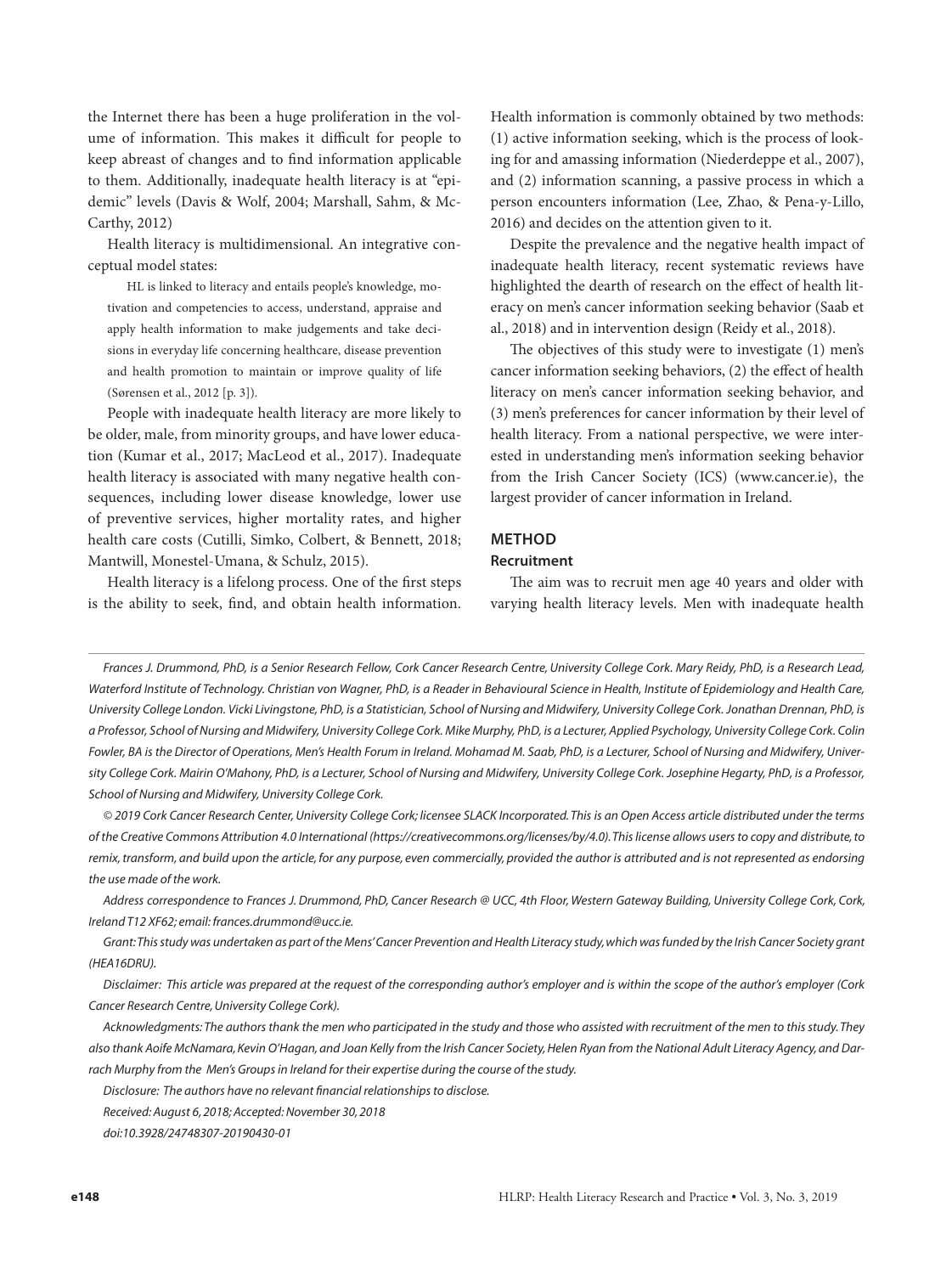literacy are difficult to reach (Bonevski et al., 2014). Therefore, a targeted recruitment strategy through the National Adult Literacy Agency (NALA) and Men's Sheds Association (http://menssheds.ie) was employed to reach men with inadequate health literacy. Men's Sheds Association is a nonprofit organization that originated in Australia and has expanded internationally. Individual Men's Sheds work at a community level to advise and improve men's health.

Questionnaire packs ( $n = 635$ ) were dispatched to all NALA literacy classes nationally. An email was sent to the organizers of 250 Irish Men's Sheds Association members asking them to invite members to complete the questionnaire (either via mail or online).

Questionnaire packs contained a questionnaire, information sheet, consent form, return envelope, and pen. Dillman's A tailored design method developed by Dillman, Smyth, & Christian (2009) for maximizing questionnaire response was employed. Other features included use of colored questionnaires, minimizing their length, making it salient, having university endorsement, emphasizing confidentiality, including a postage paid addressed envelope and pen for ease of response (Dillman, Smyth, & Christian, 2009), and placing sociodemographic questions first (Drummond, Sharp, Carsin, Kelleher, & Comber, 2008). Questionnaires were anonymous; no reminders were sent directly to potential participants. A telephone number was given if men needed help completing the questionnaire. Telephone follow-ups were made to organizers of Irish Men's Sheds 3 weeks after mailing, followed by an email reminder after a further 3 weeks.

To reach men with higher health literacy levels, the questionnaire was also available online on SurveyGizmo (www. surveygizmo.com). A dedicated Mens' Cancer Prevention and Health :iteracy study Facebook page and Twitter account were established to distribute the online questionnaire. The study was advertised, and a link to the questionnaire was available on the websites and social media pages of ICS, NALA, Men's Health Forum in Ireland, European Men's Health Forum, and Football Association of Ireland.

#### **Questionnaire**

A cross-sectional questionnaire was developed based on literature review and expert opinion. Measures chosen included key antecedents of information seeking, such as sociodemographic factors, health care access, health status, and opinions of cancer (Friedman, Corwin, Rose & Dominick, 2009; Kelly et al., 2010; Nelissen, Beullens, Lemal & Van den Bulck, 2015). The questionnaire was written in plain English and included 55 questions organized across six sections. The Flesch Reading Ease score was 71.4, equating to an average school grade level of 6.4.

Cancer information seeking was assessed using a screening question adapted from the Health Information National Trends Survey (HINTS) (Nelson et al., 2004): "Have you ever looked for information about cancer from any source?" (*yes*/*no*). Binary outcomes were generated. Men were categorized as "ever" active cancer information seekers if they responded *yes*, and *never* active cancer information seekers if they replied *no*. We asked "Have you ever looked for information from the Irish Cancer Society?" (*yes*/*no*). Men who answered *yes* were categorized as "active," whereas those who replied *no* were classified as "not active" ICS-specific information seekers. We also asked "Have you ever seen or heard information from the Irish Cancer Society?' (*yes*/*no*). Men were who answered *yes* were categorized as "passive acquirers," and as "not passive acquirer" of ICS information if they replied *no*.

Health literacy was assessed using a single item, the Brief Screening Questionnaire "How confident are you filling out medical forms by yourself," scored on a 5-point Likert scale (Chew, Bradley, & Boyko, 2004). This assesses subjective health literacy and was validated against the Rapid Estimate of Adult Literacy in Medicine and Short Test of Functional HL in Adults, (Chew, Bradley, & Boyko, 2004; Chew et al., 2008; Wallace, Rogers, Roskos, Holiday & Weiss, 2006). Men were characterized as having "inadequate" health literacy if they replied *not at all*/*a little*/*somewhat*, and "adequate" health literacy if they replied *quite a bit*/*very confident* (Chew et al., 2004).

Numeric literacy was assessed by asking men to calculate how many 10-mg tablets they would have to take if they required 25 mg daily, categorized as correct (2.5) or not. Disease risk understanding was evaluated by asking "Which of the following represents the biggest risk of getting a disease?" Responses were categorized as correct (1 in 10) or incorrect (1 in 100 or 1 in 1,000).

Men's subjective health rating was measured by asking "How would you describe your current health?" on a 5-point Likert scale (*poor to excellent*) (McDowell, Hughes, & Borrud, 2006). Men's experience of cancer was assessed by asking whether they, their partner, family, or close friends had ever had cancer (*yes*/*no*; Cancer Research UK, 2011).

Men were characterized as having available social support if they *strongly agreed/agreed* with the statement: "I can get access to several people who understand and support me" on a 4-point Likert scale (*strongly agreed* to *strongly disagree*).

Engagement with the health care system was investigated by asking whether men had a general practitioner (GP)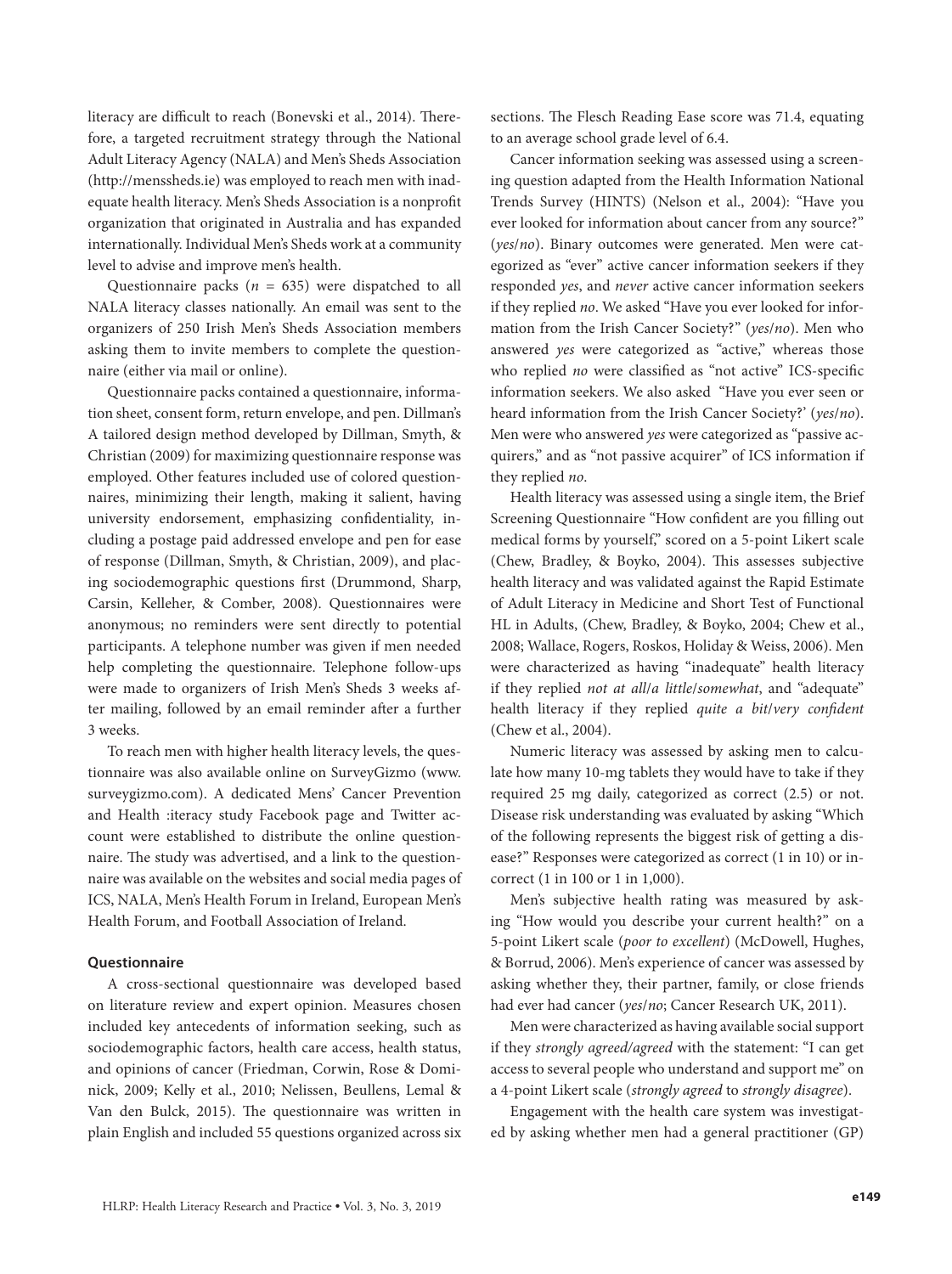(*yes/no*) and to rate their GP's helpfulness on a 4-point Likert scale (*very helpful* to *very unhelpful*). We asked (*yes/no*) whether responders had a medical card (entitles holder to free health care based on income), a GP visit card (entitles holder to free GP visits based on income), or private health insurance.

Cancer fear was assessed with three items from the Cancer Attitude Inventory: (1) "Of all the diseases, I am most afraid of cancer," (2) "It makes me uncomfortable to think about cancer," and (3) "I worry a lot about cancer," using a 5-point Likert scale (*strongly disagree* to *strongly agree* (Berrenberg, 1991). Those who answered *agreed*/*strongly agreed* were classified as having "high cancer fear," "high discomfort," and "high cancer worry," respectively. Otherwise, they were categorized as having "low cancer fear," "low discomfort," or "low cancer worry."

Sociodemographic characteristics collected were age, marital status, nationality, current employment status (employed/not employed), and educational attainment. Educational attainment was categorized as low (no formal education, or up to 10th grade) or high (at least 12th grade or higher level)**.** 

Men were asked if they would like to receive cancer information in the future (*yes/no*), and how and where they would like to receive this information.

#### **Statistical Analysis**

We hypothesized that inadequate health literacy negatively affects men's cancer information seeking behavior. Statistical analysis was performed using Stata (v13.0). Chisquared or Fisher's exact tests were used to investigate factors associated with cancer information seeking. Univariate and multivariate logistic regression models were used to investigate relationships between independent variables known to be correlated with information seeking behavior (sociodemographic factors, current health, access to support, experience of cancer, access to health care, cancer opinions) and health literacy level: (1) "ever" active cancer information seeking, and (2) active seeking, or (3) passive acquisition of ICS information. Independent variables with *p* <.25 in univariate analysis were included in multivariate analyses (Hosmer & Lemeshow, 2000). Tests were two-sided; a score of *p* <.05 was considered statistically significant.

Ethical approval was obtained from the Clinical Research Ethical Committee of the Cork Teaching Hospitals, Ireland.

#### **RESULTS**

Overall, 259 men responded; 164 (62.8%) postal and 95 electronic questionnaires were returned. Significant differ-

ences were observed between respondents to postal and online questionnaires (**Table A**).

Mean age of responders was 54 (*SD* = 12), 64% were married, and 51% had low educational attainment (**Table 1**). Current health status was *good/very good/excellent* for 79% of responders, and 73% had access to social support. Almost all had access to a GP (98%) and 84% found them helpful. Of the 259 responders, 41% had private health insurance and 51% had a medical card.

Overall, 44% had inadequate health literacy. About 20% of respondents had a personal cancer diagnosis, and the wife/partner of 9% of men had a prior cancer diagnosis. Cancer fear was high for 61% of men, and 57% reported high discomfort thinking about cancer. High cancer worry was less frequent (31%).

One-half (*n* = 122) of respondents "ever" actively looked for cancer information from any source; 17 men did not answer this question and were excluded from the ever active seeking analyses. A significantly higher proportion of men who "ever" versus "never" actively sought cancer information reported that it is easy to find information (93.3% vs. 75.4%;  $p < .001$ ), and that they compared information from different sources (73.9% vs. 45.9%; *p* <.001), respectively (**Table 1**). No significant differences were observed between "ever" and "never" active cancer information seekers regarding numerical literacy ( $p = 0.281$ ) or disease risk understanding ( $p = 0.498$ ).

In multivariate analysis, odds of "ever" actively seeking cancer information were higher for those who were married (odds ratio [OR] = 2.04; 95% CI [1.08, 3.94]), had higher education (OR = 2.19; 95% CI [1.04, 4.59]), or a personal experience of cancer ( $OR = 2.73$ ; 95% CI  $[1.2, 6.21]$ ) (**Table 2**). Health literacy was not significantly associated with ever active cancer information seeking  $(OR = 1.81;$ 95% CI [0.90, 3.63]) in multivariate analysis.

Overall, 18.5% ( $n = 48$ ) actively sought, whereas 72.5% (*n* = 171) passively acquired, ICS information (21 respondents did not answer the question on passive acquisition of ICS information and were excluded from the analysis). Having adequate health literacy (OR =  $2.93$ ; 95% CI [1.05, 8.15]), being married (OR = 3.42; 95% CI [1.26, 9.24]), and having higher cancer worry (OR =  $2.93$ ; 95% CI [1.05, 8.15]) were significantly associated with active ICS cancer information seeking in multivariate analysis.

Odds of passively acquiring ICS information were higher for those who had adequate health literacy ( $OR = 4.70$ ;  $95\%$ CI [1.99, 11.05]), higher education (OR = 2.56; 95% CI [1.01, 6.46]), and who did not find their GP helpful ( $OR = 0.12$ ; 95% CI [0.02, 0.56]) in multivariate analysis.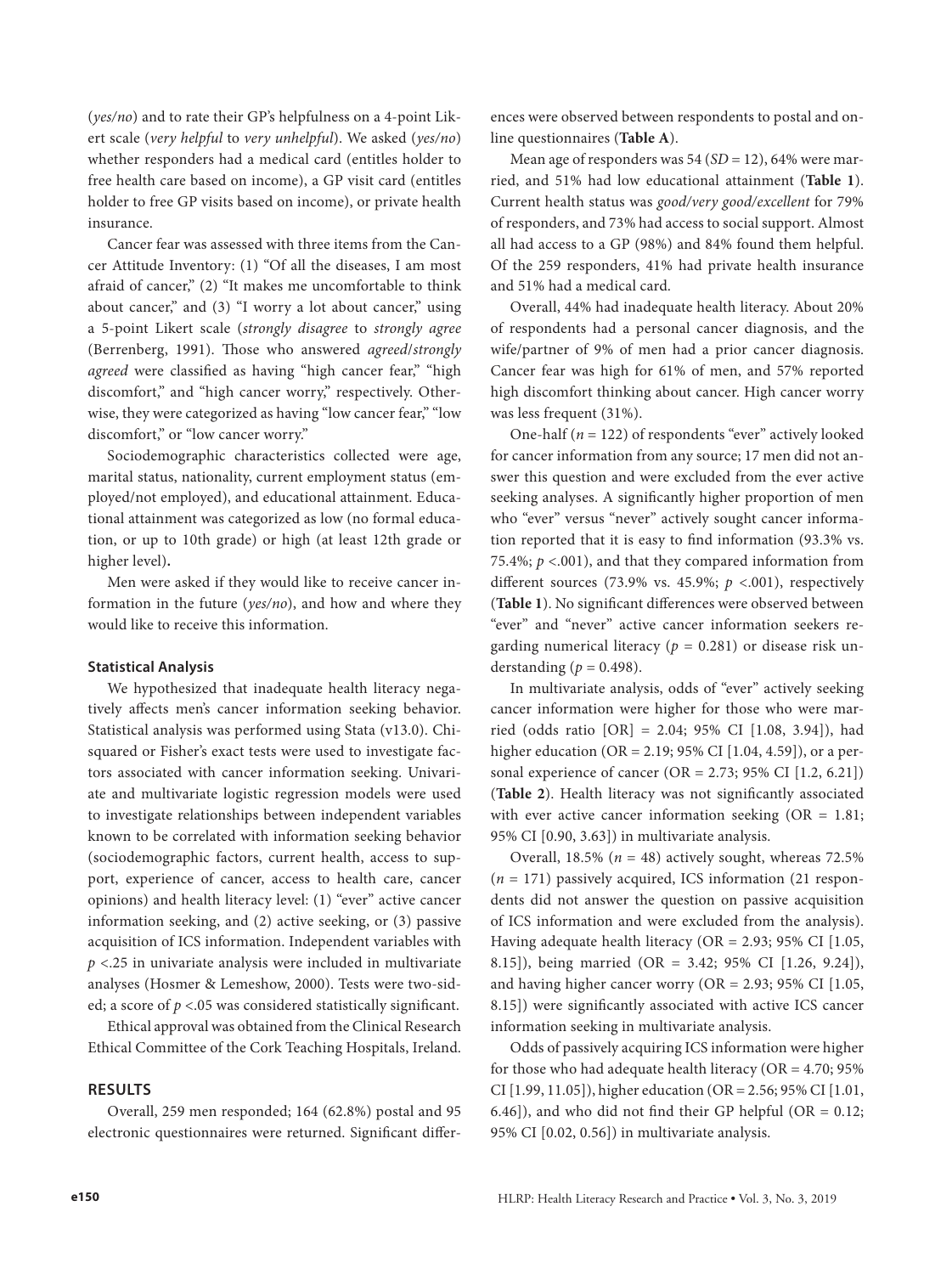|                            |                  | "Ever" Cancer Information Seeker            |                                       |                         |                           | Active ICS Information Seeker |                                                |                                                      | Passive ICS Information Gatherer |                         |
|----------------------------|------------------|---------------------------------------------|---------------------------------------|-------------------------|---------------------------|-------------------------------|------------------------------------------------|------------------------------------------------------|----------------------------------|-------------------------|
|                            |                  | Information<br><b>Ever Active</b><br>Cancer | Never Active<br>Information<br>Cancer |                         | Information<br>Active ICS | Not Active ICS                |                                                | Information<br>Passive ICS<br>Acquirer, <sup>b</sup> | Not Passive ICS<br>Information   |                         |
| Characteristic             | Total, $n$ $(%)$ | Seeker, n (%)                               | Seeker, n (%)                         | Value <sup>a</sup><br>p | Seeker, n (%)             | Seeker, n (%)<br>Information  | Value <sup>a</sup><br>$\overline{\phantom{a}}$ | n (%)                                                | Acquirer, n (%)                  | Value <sup>a</sup><br>4 |
| Total                      | 242 (100)        | 22 (49.8)                                   | 122 (50.2)                            |                         | 48 (17.3)                 | 211 (82.7)                    |                                                | 171 (72.5)                                           | 65 (27.5)                        |                         |
| Sociodemographic factor    |                  |                                             |                                       |                         |                           |                               |                                                |                                                      |                                  |                         |
| Marital status             |                  |                                             |                                       |                         |                           |                               |                                                |                                                      |                                  |                         |
| Married/living as married  | 153 (64.6)       | 85 (72)                                     | 68(57.1)                              |                         | 34 (77.3)                 | 133 (63.3)                    |                                                | 119 (69.6)                                           | 32 (49.2)                        |                         |
| Other                      | 84 (35.4)        | 33 (28)                                     | 51 (42.9)                             | 017                     | 10(22.7)                  | 77 (36.7)                     | .083                                           | 52 (30.4)                                            | 33 (50.8)                        | .004                    |
| Age group                  |                  |                                             |                                       |                         |                           |                               |                                                |                                                      |                                  |                         |
| <50 years                  | 85 (35.9)        | 38 (31.9)                                   | 47 (39.8)                             | 478                     | 16(35.6)                  | 81 (38.8)                     | 194                                            | 62 (36.3)                                            | 22(33.8)                         | .944                    |
| 50-59 years                | 76 (32.1)        | 40 (33.6)                                   | 36 (30.5)                             |                         | 13(28.9)                  | 68 (32.5)                     |                                                | 55 (32.2)                                            | 21 (32.3)                        |                         |
| 60-69 years                | 58 (24.5)        | 33 (27.7)                                   | 25 (21.2)                             |                         | 5(33.3)                   | 43 (20.6)                     |                                                | 42 (24.6)                                            | 16(24.6)                         |                         |
| $\geq 70$ years            | 18(7.6)          | 8(6.7)                                      | 10(8.5)                               |                         | 1(2.2)                    | 17(8.1)                       |                                                | 12(7)                                                | 6(9.2)                           |                         |
| Education status           |                  |                                             |                                       |                         |                           |                               |                                                |                                                      |                                  |                         |
| Low                        | 123(51)          | 47 (38.8)                                   | 76 (63.3)                             | $500 - 7001$            | 15(33.3)                  | 112 (52.6)                    | .022                                           | 74 (42.5)                                            | 47 (71.2)                        | 500,50                  |
| High                       | 118 (49)         | 74 (61.2)                                   | 44 (36.7)                             |                         | 30 (66.7)                 | 101 (47.4)                    |                                                | 100 (57.5)                                           | 19(28.8)                         |                         |
| Health literacy            |                  |                                             |                                       |                         |                           |                               |                                                |                                                      |                                  |                         |
| Health literacy level      |                  |                                             |                                       |                         |                           |                               |                                                |                                                      |                                  |                         |
| Inadequate                 | 105(43.9)        | 37(31.1)                                    | 68 (56.7)                             |                         | 10(22.7)                  | 95(48.5)                      |                                                | 54 (31.4)                                            | 49 (74.2)                        | 500,500                 |
| Adequate                   | 134 (56.1)       | 82 (68.9)                                   | 52 (43.3)                             | 500,500                 | 34 (77.3)                 | 101(51.5)                     | 002                                            | 118 (68.6)                                           | 19(25.8)                         |                         |
| Health and support         |                  |                                             |                                       |                         |                           |                               |                                                |                                                      |                                  |                         |
| Current health status      |                  |                                             |                                       |                         |                           |                               |                                                |                                                      |                                  |                         |
| Poor/fair                  | 50 (20.8)        | 28 (23.3)                                   | 22(18.3)                              | 340                     | 12(27.3)                  | 40 (19.3)                     | 305                                            | 35 (20.3)                                            | 15(22.4)                         | .728                    |
| Good/very good/excellent   | (2.62) 061       | 92 (79.7)                                   | 98 (81.7)                             |                         | 32(72.7)                  | 167 (80.7)                    |                                                | 137 (79.7)                                           | 52 (77.6)                        |                         |
| Access to support?         |                  |                                             |                                       |                         |                           |                               |                                                |                                                      |                                  |                         |
| Strongly agree/agree       | 173(73.3)        | 89 (74.8)                                   | 84 (71.8)                             |                         | 32(74.4)                  | 142(73.2)                     |                                                | 128(75.3)                                            | 44 (67.7)                        |                         |
| Strongly disagree/disagree | 63 (26.7)        | 30 (25.2)                                   | 33 (28.2)                             | .603                    | 11(25.6)                  | 52 (26.8)                     |                                                | 42 (24.7)                                            | 21 (32.3)                        | 239                     |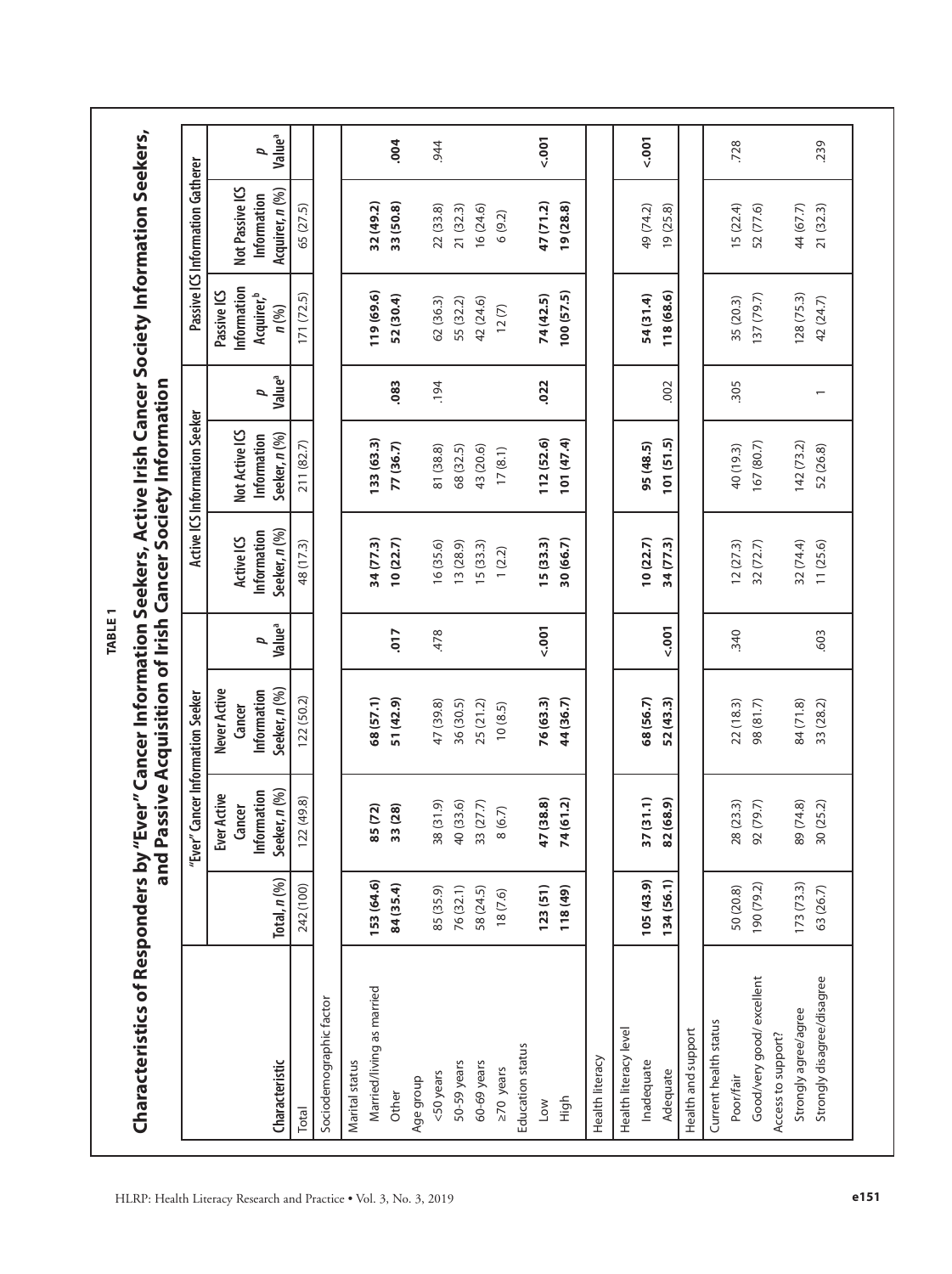|                                      |                  |                                                              |                                                        |                                                | and Passive Acquisition of Irish Cancer Society Information |                                                |                         |                                                                 |                                                   |                         |
|--------------------------------------|------------------|--------------------------------------------------------------|--------------------------------------------------------|------------------------------------------------|-------------------------------------------------------------|------------------------------------------------|-------------------------|-----------------------------------------------------------------|---------------------------------------------------|-------------------------|
|                                      |                  | "Ever" Cancer Information Seeker                             |                                                        |                                                |                                                             | Active ICS Information Seeker                  |                         |                                                                 | Passive ICS Information Gatherer                  |                         |
| Characteristic                       | Total, $n$ $(%)$ | Seeker, n (%)<br>Information<br><b>Ever Active</b><br>Cancer | Never Active<br>Information<br>Seeker, n (%)<br>Cancer | Value <sup>a</sup><br>$\overline{\phantom{a}}$ | Seeker, n (%)<br>Information<br>Active ICS                  | Not active ICS<br>Seeker, n (%)<br>Information | Value <sup>a</sup><br>p | Information<br>Passive ICS<br>Acquirer, <sup>b</sup><br>$n$ (%) | Not Passive ICS<br>Acquirer, n (%)<br>Information | Value <sup>a</sup><br>2 |
| Experience of cancer                 |                  |                                                              |                                                        |                                                |                                                             |                                                |                         |                                                                 |                                                   |                         |
| Personal cancer diagnosis            |                  |                                                              |                                                        |                                                |                                                             |                                                |                         |                                                                 |                                                   |                         |
| $\stackrel{\circ}{\simeq}$           | 193 (80.1)       | 88 (72.1)                                                    | 105 (88.2)                                             | .002                                           | 28 (62.2)                                                   | 168 (82)                                       | .005                    | 138 (79.3)                                                      | 55 (82.1)                                         | .628                    |
| Yes                                  | 48 (19.9)        | 34 (27.9)                                                    | 14(11.8)                                               |                                                | 17(37.8)                                                    | 37(18)                                         |                         | 36 (20.7)                                                       | 12(17.9)                                          |                         |
| Partner with cancer                  |                  |                                                              |                                                        |                                                |                                                             |                                                |                         |                                                                 |                                                   |                         |
| $\frac{1}{2}$                        | 219 (91.3)       | 106 (86.9)                                                   | 113 (95.8)                                             | .015                                           | 39 (86.7)                                                   | 189 (92.2)                                     | 247                     | 155 (89.1)                                                      | 64 (97)                                           | .053                    |
| Yes                                  | 21(8.8)          | 13.1<br>16(1)                                                | 5(4.2)                                                 |                                                | 6(13.3)                                                     | 16(7.8)                                        |                         | 19(10.9)                                                        | 2(3)                                              |                         |
| Family member/ friend with<br>cancer |                  |                                                              |                                                        |                                                |                                                             |                                                |                         |                                                                 |                                                   |                         |
| $\frac{0}{2}$                        | 38 (15.8)        | 18(14.8)                                                     | 20 (16.8)                                              | .662                                           | 7 (15.6)                                                    | 32(15.5)                                       | $\overline{ }$          | 27(15.5)                                                        | 12(17.9)                                          | .651                    |
| Yes                                  | 203 (84.2)       | 104 (85.2)                                                   | 99 (83.2)                                              |                                                | 39 (84.4)                                                   | 174(84.5)                                      |                         | 147 (84.5)                                                      | 55 (82.1)                                         |                         |
| Access to health care                |                  |                                                              |                                                        |                                                |                                                             |                                                |                         |                                                                 |                                                   |                         |
| Private health insurance             |                  |                                                              |                                                        |                                                |                                                             |                                                |                         |                                                                 |                                                   |                         |
| $\frac{1}{2}$                        | 144 (59.5)       | 67(54.9)                                                     | 77 (64.2)                                              | .143                                           | 23(51.1)                                                    | 126 (58.9)                                     | -407                    | 98 (56.3)                                                       | 45 (67.2)                                         | .125                    |
| Yes                                  | 98 (40.5)        | 55 (45.1)                                                    | 43 (35.8)                                              |                                                | 22 (48.9)                                                   | 88 (41.1)                                      |                         | 76 (43.7)                                                       | 22 (32.8)                                         |                         |
| Has a GP?                            |                  |                                                              |                                                        |                                                |                                                             |                                                |                         |                                                                 |                                                   |                         |
| $\frac{1}{2}$                        | 4(1.7)           | 2(1.7)                                                       | 2(4.5)                                                 | $\frac{c}{1}$                                  | 1(2.2)                                                      | 10(4.8)                                        | .695                    | 1(0.6)                                                          | 3(4.5)                                            | .0672                   |
| Yes                                  | 237 (98.3)       | 119 (98.3)                                                   | 118 (98.8)                                             |                                                | 44 (97.8)                                                   | 197 (95.2)                                     |                         | 172 (99.4)                                                      | 64 (95.5)                                         |                         |
| Finds GP helpful?                    |                  |                                                              |                                                        | .780                                           |                                                             |                                                |                         |                                                                 |                                                   |                         |
| $\frac{1}{2}$                        | 36 (15.3)        | 19(16)                                                       | 17(14.7)                                               |                                                | 8 (17.8)                                                    | 32 (15.9)                                      | .823                    | 35 (20.5)                                                       | 2(3.2)                                            | $\overline{5}$          |
| Yes                                  | 199 (84.7)       | 100 (84)                                                     | 99 (85.3)                                              |                                                | 37 (82.2)                                                   | 169 (84.1)                                     |                         | 136 (79.5)                                                      | 61 (96.8)                                         |                         |
| Opinions about cancer                |                  |                                                              |                                                        |                                                |                                                             |                                                |                         |                                                                 |                                                   |                         |
| Cancer fear                          |                  |                                                              |                                                        |                                                |                                                             |                                                |                         |                                                                 |                                                   |                         |
| Lower fear                           | 92 (39.1)        | 52 (44.4)                                                    | 40 (33.9)                                              | .098                                           | 18 (40)                                                     | 79 (39.7)                                      |                         | 68 (41)                                                         | 24 (35.8)                                         | .467                    |
|                                      |                  |                                                              |                                                        |                                                |                                                             |                                                |                         |                                                                 |                                                   |                         |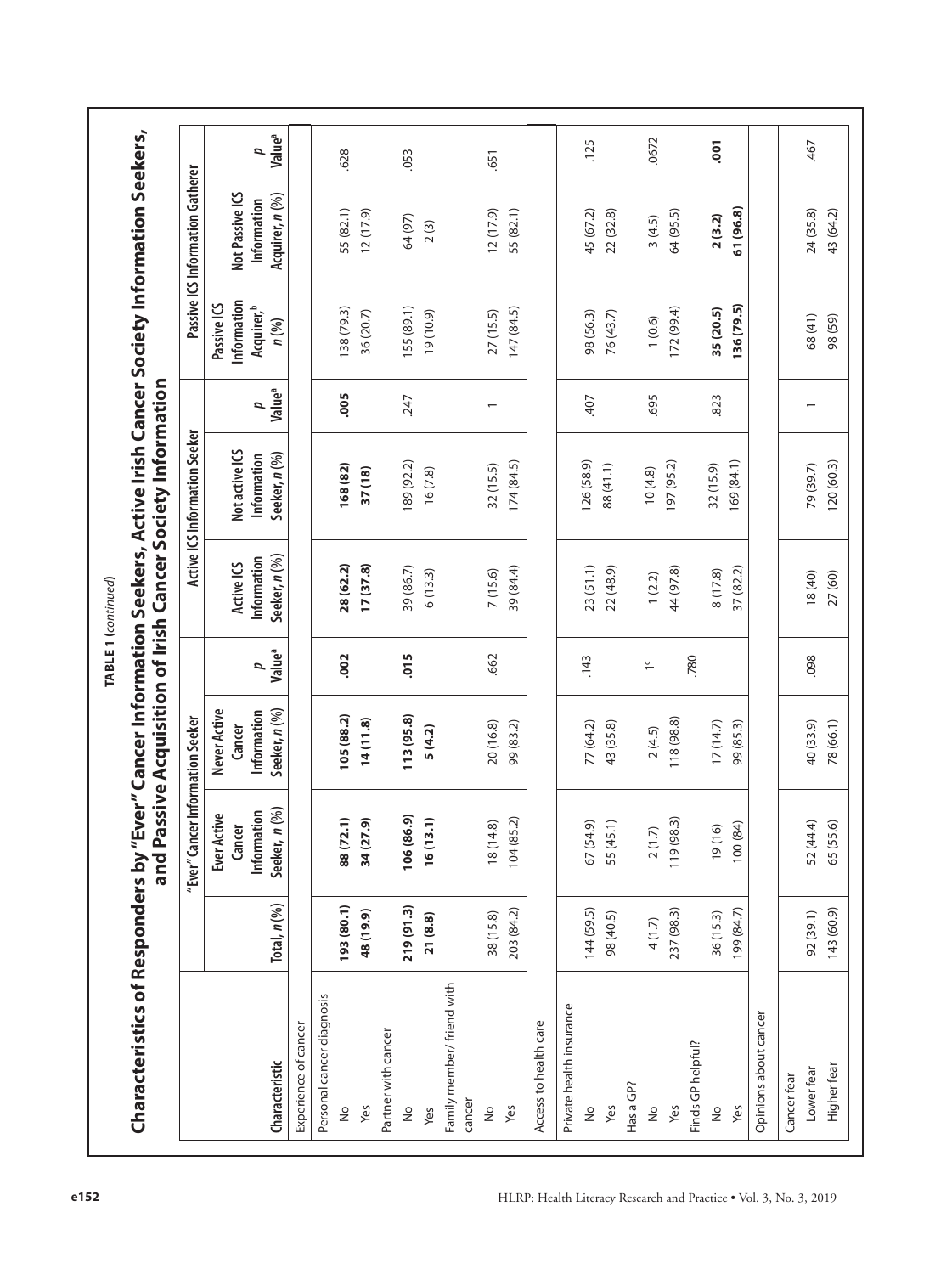|                                               |                   | "Ever" Cancer Information Seeker                      |                                                        |                         |                                            | Active ICS Information Seeker                  |                                      |                                                                 | Passive ICS Information Gatherer                  |                         |
|-----------------------------------------------|-------------------|-------------------------------------------------------|--------------------------------------------------------|-------------------------|--------------------------------------------|------------------------------------------------|--------------------------------------|-----------------------------------------------------------------|---------------------------------------------------|-------------------------|
| Characteristic                                | Total, $n$ $(\%)$ | Seeker, n (%)<br>Information<br>Ever Active<br>Cancer | Seeker, n (%)<br>Never Active<br>Information<br>Cancer | Value <sup>a</sup><br>ρ | Seeker, n (%)<br>Information<br>Active ICS | Not Active ICS<br>Seeker, n (%)<br>Information | Value <sup>a</sup><br>$\overline{a}$ | Information<br>Passive ICS<br>Acquirer, <sup>b</sup><br>$n$ (%) | Not Passive ICS<br>Acquirer, n (%)<br>Information | Value <sup>a</sup><br>p |
| Opinions about cancer                         |                   |                                                       |                                                        |                         |                                            |                                                |                                      |                                                                 |                                                   |                         |
| Cancer discomfort                             |                   |                                                       |                                                        |                         |                                            |                                                |                                      |                                                                 |                                                   |                         |
| Lower discomfort                              | 101 (43)          | 64 (54.7)                                             | 37(31.4)                                               | $500 - 7$               | 19(43.2)                                   | 87 (43.5)                                      |                                      | 80 (48.2)                                                       | 21(31.3)                                          | 019                     |
| Higher discomfort                             | 132 (56.7)        | 86 (51.8)                                             | 46 (68.7)                                              |                         | 25 (56.8)                                  | 113 (56.5)                                     |                                      | 86 (51.8)                                                       | 46 (68.7)                                         |                         |
| Cancer worry                                  |                   |                                                       |                                                        |                         |                                            |                                                |                                      |                                                                 |                                                   |                         |
| Lower worry                                   | 158 (68.7)        | 83 (72.2)                                             | 75 (65.2)                                              | .255                    | 25(58.1)                                   | 140(71.8)                                      | $\overline{00}$                      | 117(72.2)                                                       | 41 (62.1)                                         | .134                    |
| Higher worry                                  | 72(31.3)          | $\widehat{\infty}$<br>32 (27                          | 40 (34.8)                                              |                         | (6.11.9)                                   | 55 (28.2)                                      |                                      | 45 (27.8)                                                       | 25 (37.9)                                         |                         |
| Information seeking factors                   |                   |                                                       |                                                        |                         |                                            |                                                |                                      |                                                                 |                                                   |                         |
| Difficulty understanding                      |                   |                                                       |                                                        |                         |                                            |                                                |                                      |                                                                 |                                                   |                         |
| written material                              |                   |                                                       |                                                        |                         |                                            |                                                |                                      |                                                                 |                                                   |                         |
| $\frac{1}{2}$                                 | 192 (80.7)        | 103 (85.8)                                            | 89 (75.4)                                              | .042                    | 44 (95.6)                                  | 147 (77)                                       | $500, -2$                            | 146 (84.9)                                                      | 45 (69.2)                                         | .007                    |
| Yes                                           | 46 (19.3)         | $\widehat{\mathbf{N}}$<br>17(14.                      | 29 (24.6)                                              |                         | 2(4.3)                                     | 44 (23)                                        |                                      | 26 (15.1)                                                       | 20 (30.8)                                         |                         |
| Help with understanding<br>health information |                   |                                                       |                                                        |                         |                                            |                                                |                                      |                                                                 |                                                   |                         |
| $\frac{1}{2}$                                 | 186 (80.2)        | 98 (85.2)                                             | 88 (75.2)                                              | .056                    | 41 (91.1)                                  | 145 (76.7)                                     | $500, -2$                            | 140 (84.3)                                                      | 46 (71.9)                                         | .031                    |
| Yes                                           | 46 (19.8)         | 17(14.8)                                              | 29 (24.8)                                              |                         | 2(8.8)                                     | 44 (21.7)                                      |                                      | 26 (15.7)                                                       | 18(28.1)                                          |                         |
| Confident working out<br>tablet dose          |                   |                                                       |                                                        |                         |                                            |                                                |                                      |                                                                 |                                                   |                         |
| $\frac{1}{2}$                                 | 47 (19.9)         | 19 (16.4)                                             | 28 (23.3)                                              | .181                    | 11(23.9)                                   | 50 (26.3)                                      | .668                                 | 27 (16.1)                                                       | 20 (29.9)                                         | 710                     |
| Yes                                           | 189 (80.1)        | <u>ଚ</u><br>97 (83.                                   | 92 (76.7)                                              |                         | 35 (76.1)                                  | 140 (73.7)                                     |                                      | 141 (83.9)                                                      | 47 (70.1)                                         |                         |
| Calculated correct tablet                     |                   |                                                       |                                                        |                         |                                            |                                                |                                      |                                                                 |                                                   |                         |
| dose                                          |                   |                                                       |                                                        |                         |                                            |                                                |                                      |                                                                 |                                                   |                         |
| $\frac{1}{2}$                                 | 61 (25.7)         | 27 (22.7)                                             | 34 (28.8)                                              | .281                    | 9(20)                                      | 38 (20)                                        | .779                                 | 42 (24.6)                                                       | 19 (29.2)                                         | .464                    |
| Yes                                           | 176 (74.3)        | 92 (77.3)                                             | 84 (71.2)                                              |                         | 36 (80)                                    | 152 (80)                                       |                                      | 129(75.4)                                                       | 46 (70.8)                                         |                         |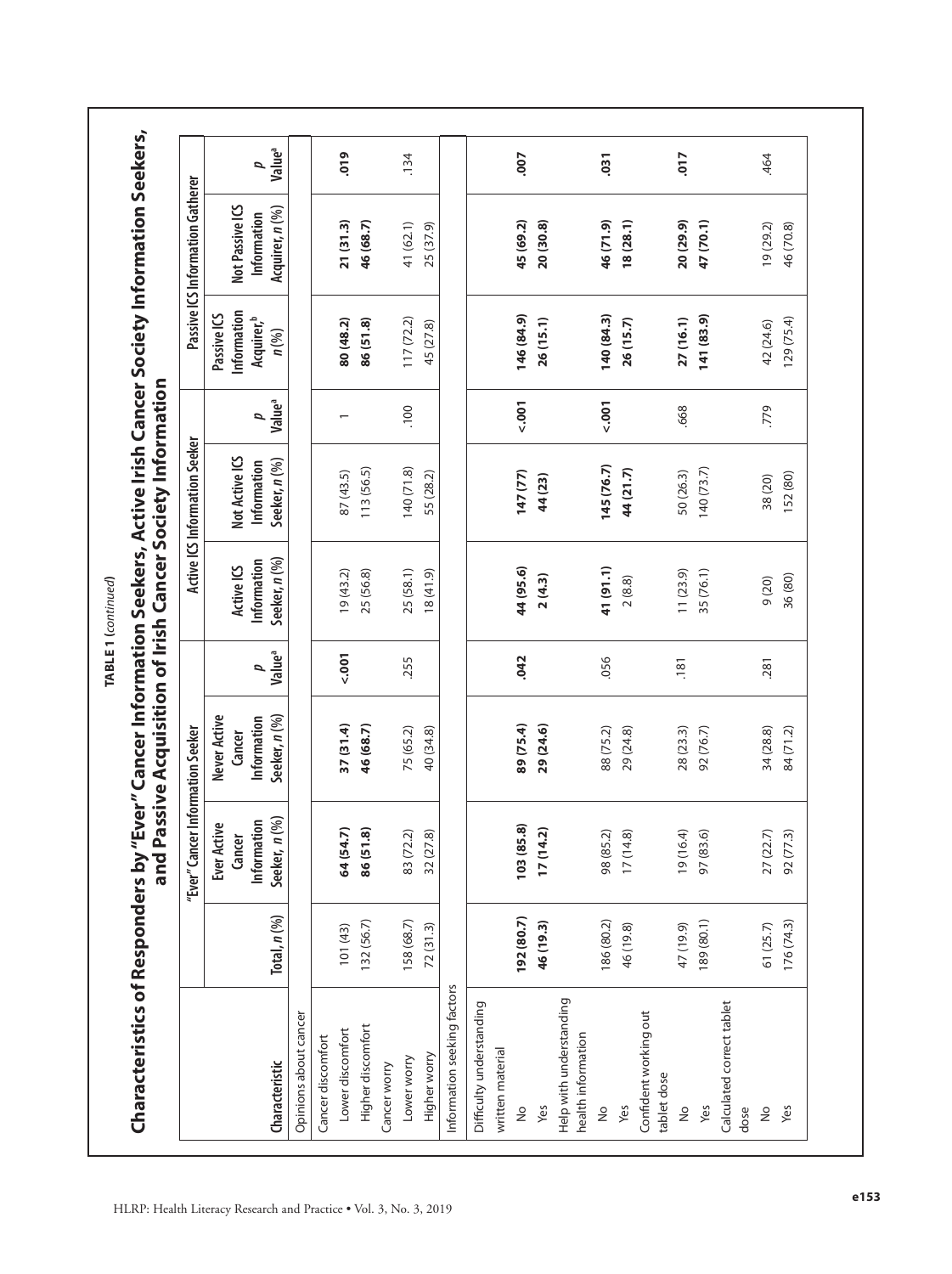|                                                                                                                                                                                                                                      |                  | "Ever" Cancer Information Seeker |                       |                    |                           | Active ICS Information Seeker |                    |                                       | Passive ICS Information Gatherer |                    |
|--------------------------------------------------------------------------------------------------------------------------------------------------------------------------------------------------------------------------------------|------------------|----------------------------------|-----------------------|--------------------|---------------------------|-------------------------------|--------------------|---------------------------------------|----------------------------------|--------------------|
|                                                                                                                                                                                                                                      |                  | <b>Ever Active</b>               | Never Active          |                    |                           |                               |                    | Passive ICS                           |                                  |                    |
|                                                                                                                                                                                                                                      |                  | Information<br>Cancer            | Information<br>Cancer | 4                  | Information<br>Active ICS | Not Active ICS<br>Information | ٩                  | Information<br>Acquirer, <sup>b</sup> | Not Passive ICS<br>Information   |                    |
| Characteristic                                                                                                                                                                                                                       | Total, $n$ $(%)$ | Seeker, n (%)                    | Seeker, n (%)         | Value <sup>a</sup> | Seeker, n (%)             | Seeker, n (%)                 | Value <sup>a</sup> | $n$ $(%)$                             | Acquirer, n (%)                  | Value <sup>a</sup> |
| Information seeking factors                                                                                                                                                                                                          |                  |                                  |                       |                    |                           |                               |                    |                                       |                                  |                    |
| Correct disease risk                                                                                                                                                                                                                 |                  |                                  |                       |                    |                           |                               |                    |                                       |                                  |                    |
| $\frac{1}{2}$                                                                                                                                                                                                                        | 60 (25.9)        | 32 (27.8)                        | 28 (23.9)             | 498                | 37(84.1)                  | 134(71.7)                     | .179               | 40 (23.8)                             | 21(33.3)                         |                    |
| Yes                                                                                                                                                                                                                                  | 172(74.1)        | 83 (72.2)                        | 89 (76.1)             |                    | 7 (15.9)                  | 53 (28.3)                     |                    | 128 (76.2)                            | 42 (66.7)                        |                    |
| Easy to find information                                                                                                                                                                                                             |                  |                                  |                       |                    |                           |                               |                    |                                       |                                  |                    |
| $\frac{1}{2}$                                                                                                                                                                                                                        | 36 (15.4)        | 8(6.7)                           | 28 (24.6)             | $500 - 7$          | 4(8.7)                    | 31 (16.6)                     | .162               | 18(10.5)                              | 16 (26.2)                        |                    |
| Yes                                                                                                                                                                                                                                  | 198 (84.6)       | 112(93.3)                        | 86 (75.4)             |                    | 42 (91.3)                 | 156 (83.4)                    |                    | 154 (89.5)                            | 45 (73.8)                        |                    |
| Compares health infor-<br>mation from different                                                                                                                                                                                      |                  |                                  |                       |                    |                           |                               |                    |                                       |                                  |                    |
| sources                                                                                                                                                                                                                              |                  |                                  |                       |                    |                           |                               |                    |                                       |                                  |                    |
| $\frac{1}{2}$                                                                                                                                                                                                                        | 91 (39.6)        | 31 (26.1)                        | 60 (54.1)             | $500 - 7$          | 12(25.5)                  | 78(43.1)                      | .086               | 52(31.1)                              | 37 (60.7)                        | $500 - 50$         |
| Yes                                                                                                                                                                                                                                  | 139 (60.4)       | 88 (73.9)                        | 51 (45.9)             |                    | 35 (74.5)                 | 103 (56.9)                    |                    | 115 (68.9)                            | 24 (39.3)                        |                    |
| Note. Bold text indicates statistical significance. Missing values are not included in the table. GP = general practitioner; ICS = Irish Cancer Society.<br>"Chi-squared test. '21 respondents did not answer this question and were |                  |                                  |                       |                    |                           |                               |                    |                                       |                                  |                    |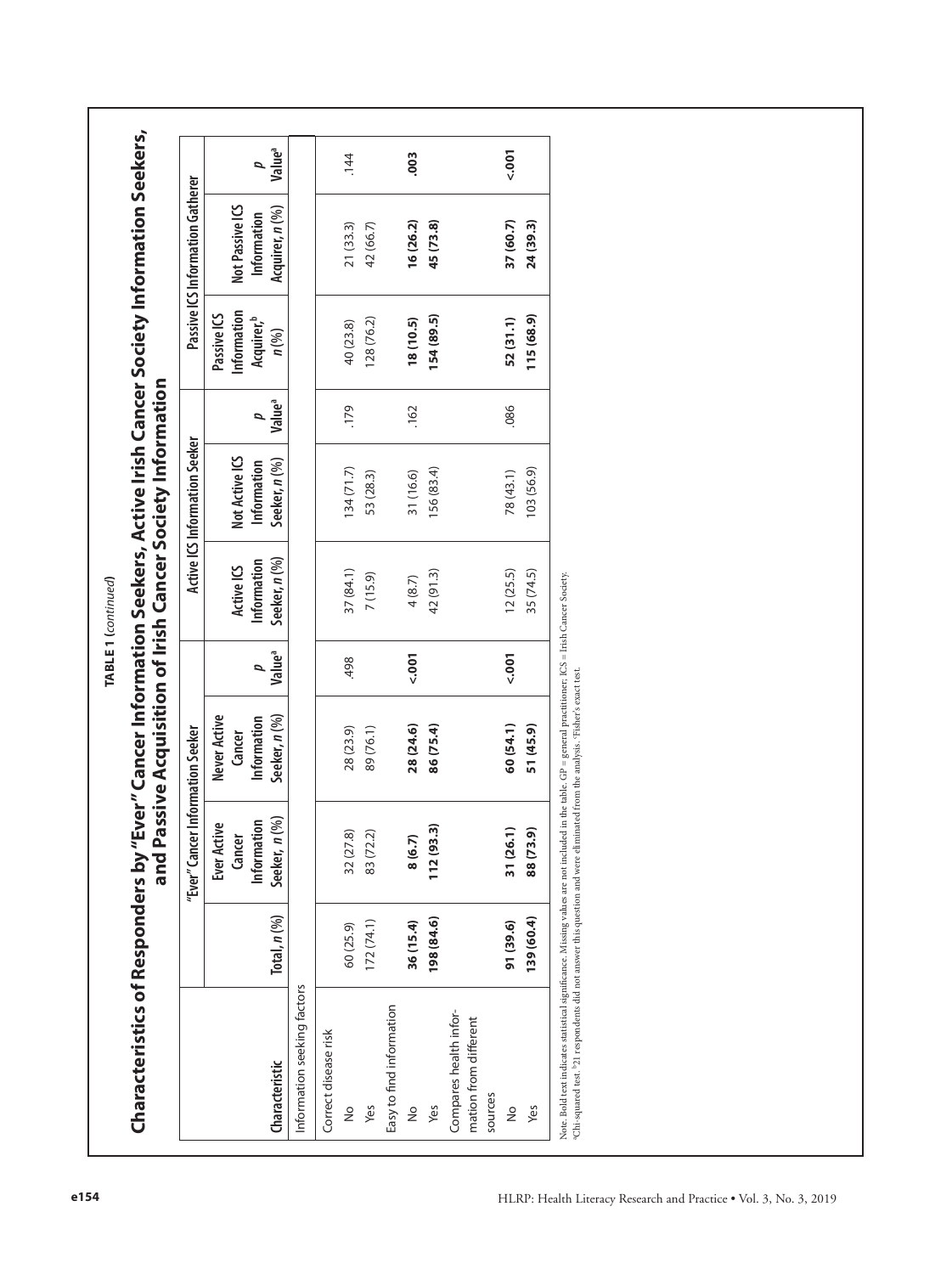#### **Multivariate Logistic Regression Analyses of Factors Significantly Associated with Ever Cancer Information Seeking, Active ICS Information Seeking (***N* **= 203), and Passive Acquisition of ICS Information Characteristic Ever Cancer Information Seeker<sup>a</sup> | Active ICS Information Seeker<sup>b</sup> | Passive ICS Information Acquirer<sup>c</sup> OR [95% CI]** *p* **Value OR [95% CI]** *p* **Value OR [95% CI]** *p* **Value** Sociodemographic factors Marital status Other Married/living as married Education status Low High **1 2.04 [1.06, 3.94] 1 2.19 [1.04, 4.59] .034 .039 1 3.42 [1.26, 9.24]** 1 2.46 [0.87, 6.93] **.016** .089 1 2.08 [0.98, 4.42] **1 2.56 [1.01, 6.46]** .058 **.047** Health literacy Health literacy level Inadequate Adequate 1 1.81  $[0.90, 3.63]$  .097 **1 2.93 [1.05, 8.15] .039 1 4.7 [1.99, 11.05**] **<.001** Experience of cancer Personal cancer diagnosis No Yes **1 2.73 [1.2, 6.21] .016** 1  $2.08 [0.87, 4.97]$  .099 - - Access to health care Finds GP helpful? No Yes - - - - **1 0.12 [0.02, 0.56] .007** Opinions about cancer Cancer discomfort Lower Higher 1  $0.52$  [0.25, 1.09] .083 - - 1  $0.83$  [0.35, 1.97] .674 Cancer worry Lower 1 1 1

**TABLE 2**

Note. Bold text indicates statistical significance. CI = confidence interval; GP = general practitioner; ICS = Irish Cancer Society; OR = odds ratio.

 $1.2$  [0.53, 2.72]  $\vert$  .097

a Multivariate model included martial status, age, educational attainment, health literacy level, personal cancer diagnosis, cancer discomfort, cancer fear, cancer worry, and partner with cancer.b Multivariate model included martial status, educational attainment, health literacy level, personal cancer diagnosis, private health insurance status, and cancer worry. c Multivariate model included martial status, educational attainment, health literacy level, private health insurance status, finds general practitioner helpful, cancer discomfort, partner with cancer, access to support, and cancer worry.

The majority (81.4%) want cancer information in the future, with no difference by health literacy level (inadequate 79%, adequate 83%;  $p = 0.272$ ). Men with adequate versus inadequate health literacy were significantly more likely to want information from every source except from television (**Figure 1**).

**Higher** 

GPs were the favored information source for all men (inadequate 53.3%, adequate 59.3%;  $p = 0.215$ ). Men with adequate (vs. inadequate) health literacy would significantly prefer future information on the Internet (57% vs. 21.9%; *p* >.001),

social media (23% vs. 13.3%; *p* = .041), and radio (30.4% vs. 20%;  $p = 0.046$ ). Community settings including men's groups were favored by men, more so by those with adequate than inadequate health literacy, with sports clubs (23.7% vs. 14.3%;  $p = .047$ ) being the only one to differ significantly.

1.08 [0.45, 2.6] 0.863

#### **DISCUSSION**

**3.68 [1.39, 9.79] .009**

This study shows that men age 40 years and older use different cancer information seeking behaviors, with passive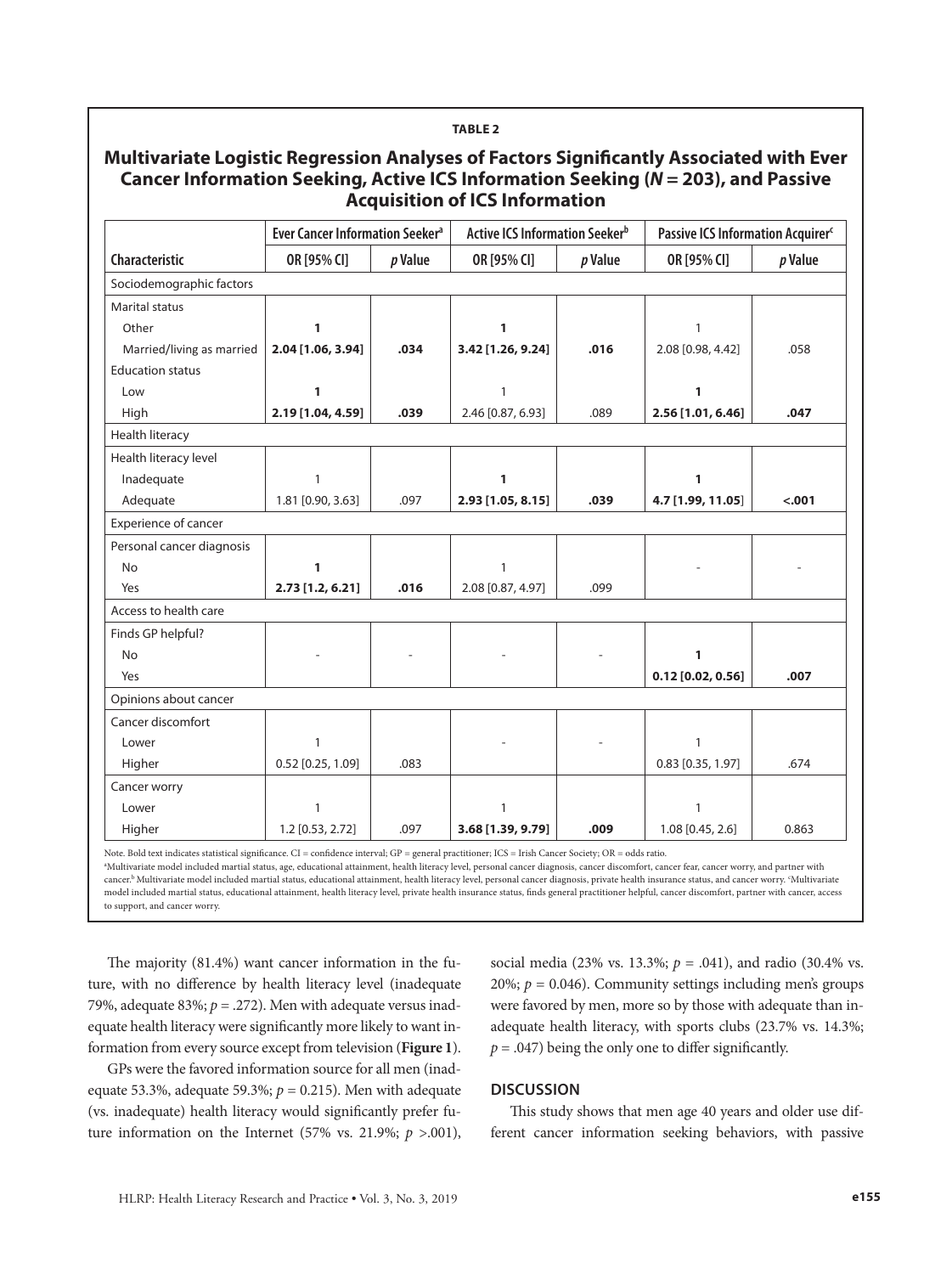

Figure 1. Preferred future cancer information sources for men, stratified by health literacy level.  $GP =$  general practitioner;  $HL =$  health literacy. Asterisk indicates significant differences (chi-squared *p* value >.05).

information acquisition the most frequently reported. After adjusting for socioeconomic factors, clinical factors, and health care access, health literacy was not correlated with "ever" actively seeking cancer information from any source, but it was significantly correlated with both actively seeking and passively acquiring cancer information from the ICS, a national charity and the biggest producer of cancer information in Ireland. Health literacy level influenced men's preferred future cancer information sources. Findings suggest that a multimodal approach to information format and dissemination is required to reach men with varying health literacy and to reduce gender inequality (i.e., the higher cancer incidence and mortality among men compared with women) (Ferlay et al., 2013).

Health delivery systems endorse self-care and selfmanagement and increasingly place emphasis on people taking responsibility for their health. Therefore, health literacy is an increasingly important concept for researchers, educators, and clinicians to engage with. Health literacy is a life-long process and it is modifiable (Sørensen et al., 2012). This process results in increasing knowledge and skills that enable people to take control of their health, including disease prevention. The first step to adequate health literacy is the ability to seek or acquire health information. Despite this, a meta‐narrative systematic review (Saab et al., 2017) that sought to appraise men's cancer information‐seeking behaviors identified only three studies (in the years 2006 to 2016) in which literacy and

health literacy levels were identified as impediments to information‐seeking.

Our findings echo those from other studies. Most men passively acquire, instead of actively seeking, health information in their daily environment and/or from family and friends (Lee et al., 2006; McKenzie, 2003; Niederdeppe et al., 2007). Higher education and being married are correlated with cancer information seeking in this and other studies (Adjei Boakye et al., 2018; Blanch-Hartigan & Viswanath, 2015; Kelly et al., 2010). Levels of cancer fear in this study were similar to those in a large community sample in Britain (Vrinten, van Jaarsveld, Waller, von Wagner, & Wardle, 2014), and in agreement with previous work (Friedman, Corwin, Dominick, & Rose, 2009), and this negatively correlated with men's active cancer information seeking. Access to health care has been shown to correlate with health information seeking (Adjei Boakye et al., 2018). In this study, no such relationship was observed; however, most respondents had access to health care and found their GP helpful. Additionally, those who found their GP helpful reported passively acquiring ICS information less often, possibly because they were satisfied with the information from their GP.

In this study, a higher proportion of men with cancer, compared to those without, actively looked for cancer information. This contrasts with the findings of Adjei Boakye et al. (2018); however, the present study was smaller and used a purposeful recruitment strategy, which may explain these differences. When we adjusted for these factors, those with inadequate health literacy had lower odds of seeking or acquiring cancer prevention information from the ICS. Reasons why these men do not actively seek or passively acquire cancer prevention information remain largely unknown and may be related to factors not measured in this study. In the health literacy concept model, as well as access, perception and use of cancer information also differ with health literacy level (Best et al., 2018; Shim, Kelly & Hornik, 2006; Smith, Trevena, Nutbeam, Barratt, & McCaffery, 2008). A study from the U.S. using Health Information National Trends data found that people with low health literacy were more likely to hold fatalistic cancer prevention beliefs (Fleary, Paasche-Orlow, Joseph, & Freund, 2018). This in turn could inhibit men with inadequate health literacy from seeking or acquiring any cancer information; however, more research is required.

Men of all health literacy levels want cancer information in a format they can understand and want it from multiple places. GPs are the preferred source for men of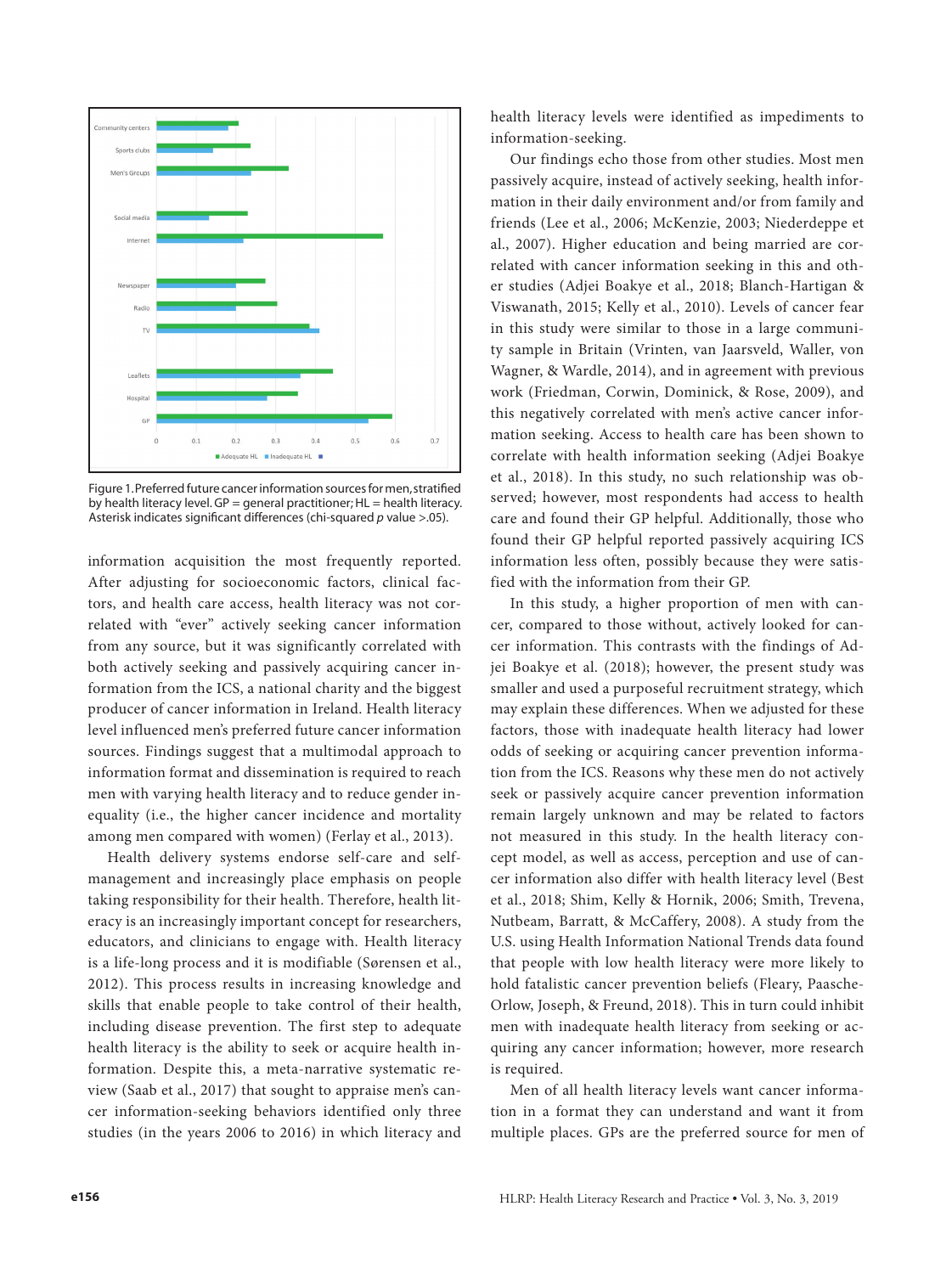all health literacy levels in Ireland, followed by the Internet for men with adequate health literacy and television for men with inadequate health literacy. GPs are increasingly busy; therefore, different information sources are being used by organizations and people. An increased understanding of the implications of inadequate health literacy has resulted in more attention being paid to the readability of printed materials. However, the simultaneous increase in health information dissemination on the Internet negates this advancement to some extent because of the high literacy, numeracy, and computer skills required to navigate health-related websites. Increased Internet use for cancer information by older men and non-White groups has been described in the U.S. (Huerta, Walker, Johnson, & Ford, 2016). However, dissemination of cancer information on the Internet and television can result in increased cancer fear, which in turn influences cancer information seeking (Nelissen et al., 2015). Other modes of health information dissemination, such as Men's Sheds, have been shown to be effective and could be used more extensively, especially for those with inadequate health literacy (Misan, Oosterbroek, & Wilson, 2017).

#### **STUDY LIMITATIONS**

This study has several limitations. First, targeted recruitment strategies used may have had an effect on the generalizability of the findings. Second, the study used two survey formats (paper, online). Third, the study used one validated screening question as the health literacy measure, and one cancer information seeking measure. Finally, we have no information on nonresponders or reasons for nonresponse.

#### **IMPLICATIONS**

Those developing health information need to make cancer information simpler, more accessible, and more meaningful for adults with inadequate health literacy. Because of the numerous things now competing for our attention in daily life, incidental information acquisition is the reality for most people. Short, easy-to-digest, "bite-sized" information is more likely to be transmitted to larger numbers with inadequate health literacy. Furthermore, multimodal dissemination has been successfully employed (Friedman et al. 2009; Simmons et al., 2017). Finally, GPs need to be able to identify those with inadequate health literacy and to be supported in their role as important sources of cancer prevention information, especially for this vulnerable group.

#### **CONCLUSIONS**

Health literacy is correlated with active seeking and passively acquiring cancer information in a non–health care context. To reach men with inadequate health literacy, dissemination of cancer information in simple and multimodal formats is required. This may improve men's cancer prevention information seeking, and reduce gender inequities and men's cancer burden.

#### **REFERENCES**

- Adjei Boakye, E., Mohammed, K. A., Geneus, C. J., Tobo, B. B., Wirth, L. S., Yang, L., Osazuwa-Peters, N. (2018). Correlates of health information seeking between adults diagnosed with and without cancer. *Public Library of Science One*, *13*(5):e0196446. doi:10.1371/journal.pone.0196446
- Berrenberg, J. L. (1991). The cancer attitude inventory. *Journal of Psychosocial Oncology*, *9*(2), 35-44. doi:10.1300/J077v09n02\_03
- Best, A. L., Logan, R. G., Vázquez-Otero, C., Fung, W., Chee, V. Thompson, E. L., . . . Daley, E. M. (2018). Application of a health literacy framework to explore patients' knowledge of the link between HPV and cancer. *Journal of Health Communications*, *23*(8), 695-702. doi:10.1080/10810730.2018.1508257
- Blanch-Hartigan, D., Viswanath, K. (2015). Socioeconomic and sociodemographic predictors of cancer-related information sources used by cancer survivors. *Journal of Health Communications*, *20*(2), 204-210. doi:10.1080/10810730.2014.921742
- Bonevski, B., Randell, M., Paul, C., Chapman, K., Twyman, L., Bryant, J., . . . Hughes, C. (2014). Reaching the hard-to-reach: a systematic review of strategies for improving health and medical research with socially disadvantaged groups. *BMC Medical Research Methodology*, *25*(14), 42. doi:10.1186/1471-2288-14-42
- Cancer Research UK. (2011). *Cancer awareness measure (CAM) toolkit* (version 2.1). Retrived from https://www.cancerresearchuk. org/health-professional/awareness-and-prevention/the-cancerawareness-measures-cam
- Chew, L. D., Bradley, K. A., & Boyko, E. J. (2004). Brief questions to identify patients with inadequate health literacy. *Family Medicine, 36*(8), 588-594.
- Chew, L. D., Griffin, J. M., Partin, M. R., Noorbaloochi, S., Grill, J. P., Snyder, A., . . . Van Ryn, M. (2008). Validation of screening questions for limited health literacy in a large VA outpatient population. *Journal of General Internal Medicine, 23*(5), 561-566. doi:10.1007/s11606-008-0520-5
- Cutilli, C. C., Simko, L. C., Colbert, A. M., & Bennett, I. M. (2018). Health literacy, health disparities, and sources of health information in U.S. older adults. *Orthopaedic Nursing, 37*(1), 54-65. doi:10.1097/nor.0000000000000418
- Danaei, G., Vander Hoorn, S., Lopez, A. D., Murray, C. J., & Ezzati, M. (2005). Causes of cancer in the world: Comparative risk assessment of nine behavioural and environmental risk factors. *Lancet, 366*(9499), 1784-1793. doi:10.1016/s0140-6736(05)67725-2
- Davis, T. C., Wolf, M. S. (2004). Health literacy: Implications for family medicine. *Family Medicine, 36*(8), 595-598.
- Dillman, D. A., Smyth, J. D., & Christian, L. M. (2009). *Internet, mail, and mixed-mode surveys: The tailored design method*. Hoboken, NJ: John Wiley & Sons.
- Drummond, F. J., Sharp, L., Carsin, A. E., Kelleher, T., & Comber, H. (2008). Questionnaire order significantly increased response to a postal survey sent to primary care physicians. *Journal of Clinical Epidemiology, 61*(2), 177-185. doi:10.1016/j.jclinepi.2007.04.012
- Ferlay, J., Steliarova-Foucher, E., Lortet-Tieulent, J., Rosso, S., Coebergh, J. W., Comber, H., . . . Bray, F. (2013). Cancer incidence and mortality patterns in Europe: Estimates for 40 countries in 2012.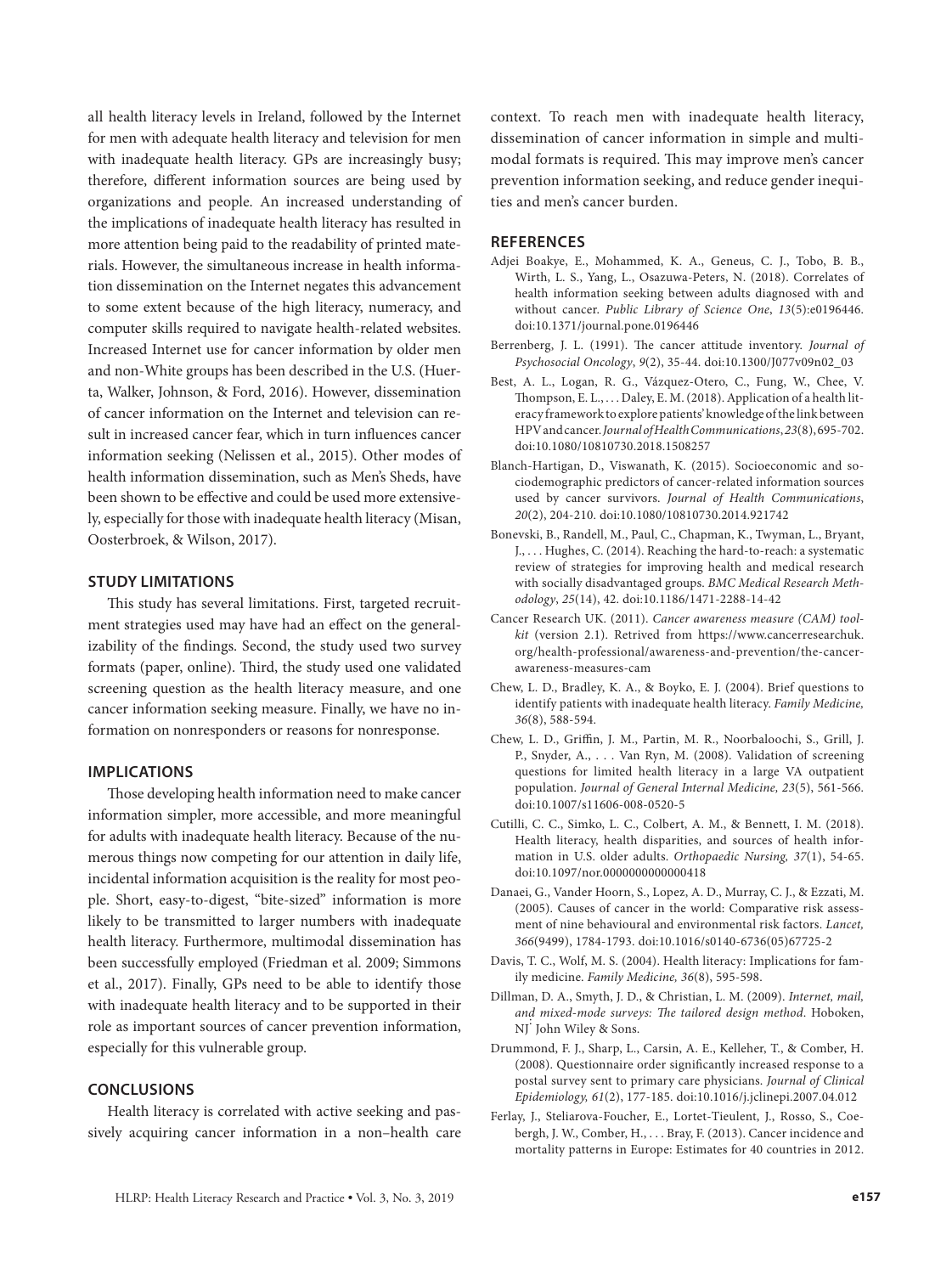*European Journal of Cancer. 49*(6):1374-1403. doi:10.1016/j. ejca.2012.12.027

- Fleary, S. A., Paasche-Orlow, M. K., Joseph, P., & Freund, K. M. (2018). The relationship between health literacy, cancer prevention beliefs, and cancer prevention behaviors. *Journal of Cancer Education*. Advance online publication. doi:10.1007/s13187- 018-1400-2
- Friedman, D. B., Corwin, S. J., Dominick, G. M., & Rose, I. D. (2009). African American men's understanding and perceptions about prostate cancer: Why multiple dimensions of health literacy are important in cancer communication. *Journal of Community Health, 34*(5), 449-460. doi:10.1007/s10900-009-9167-3
- Friedman, D. B., Corwin, S. J., Rose, I. D. & Dominick, G. M. (2009). Prostate cancer communication strategies recommended by older African-American men in South Carolina: A qualitative analysis. *Journal of Cancer Education, 24*(3), 204-209. doi:10.1080/08858190902876536
- Hosmer, D. W. Jr., Lemeshow, S. (2000). *Applied logistic regression* (2nd ed.). Hoboken, NJ: John Wiley & Sons.
- Huerta, T. R., Walker, D. M., Johnson, T., Ford, E. W. (2016). A time series analysis of cancer-related information seeking: Hints from the Health Information National Trends Survey (HINTS) 2003-2014. *Journal of Health Communication, 21*(9), 1031-1038. doi:10.1080/ 10810730.2016.1204381
- Kelly, B., Hornik, R., Romantan, A., Schwartz S. J., Armstrong, K., DeMichele, A., . . . Wong, N. (2010). Cancer information scanning and seeking in the general population. *Journal of Health Communication, 15*(7), 734-753. doi:10.1080/10810730.2010. 514029
- Kumar, V. A., Albert, N. M., Medado, P., Mango, L. M., Nutter, B., Yang, D., & Levy, P. (2017). Correlates of health literacy and its impact on illness beliefs for emergency department patients with acute heart failure. *Critical Pathways in Cardiology. 16*(1), 27-31. doi:10.1097/HPC.0000000000000100
- Lee, C.-J., Zhao, X., & Pena-y-Lillo, M. (2016). Theorizing the pathways from seeking and scanning to mammography screening. *Health Communication, 31*(1), 117-128. doi:10.1080/10410236. 2014.942769
- MacLeod, S., Musich, S., Gulyas, S., Cheng, Y., Tkatch, R., Cempellin, D., . . . & Yeh, C. S. (2017). The impact of inadequate health literacy on patient satisfaction, healthcare utilization, and expenditures among older adults. *Geriatric Nursing, 38*(4), 334-341. doi:10.1016/ j.gerinurse.2016.12.003
- Mantwill, S., Monestel-Umana, S., & Schulz, P. J. (2015). The relationship between health literacy and health disparities: A systematic review. *Public Library of Science One, 10*(12), e0145455. doi:10.1371/ journal.pone.0145455
- Marshall, S., Sahm, L., & McCarthy, S. (2012). Health literacy in Ireland: reading between the lines. *Perspectives in Public Health, 132*(1), 31-38. doi:10.1177/1757913911431034
- McDowell, M. A., Hughes, J. P., & Borrud, L. G. (2006). Health characteristics of U.S. adults by body mass index category: Results from NHANES 1999–2002. *Public Health Reports, 121*(1), 67- 73. doi:10.1177/003335490612100113
- McKenzie, P. (2003). A model of information practices in accounts of everyday‐life information seeking. *Journal of Documentation, 59*(1), 19-40. doi:10.1108/00220410310457993
- Misan, G. M. H., Oosterbroek, C., & Wilson, N. J. (2017). Informing health promotion in rural men's sheds by examination of participant health status, concerns, interests, knowledge and behaviours. *Health Promotion Journal of Australia. 28*(3), 207-216. doi:10.1071/HE16081.
- Nelissen, S., Beullens, K., Lemal, M., Van den Bulck, J. (2015). Fear of cancer is associated with cancer information seeking, scanning and avoiding: A cross-sectional study among cancer diagnosed and non-diagnosed individuals. *Health Information and Libraries Journal, 32*(2), 107-119. doi:10.1111/hir.12100
- Nelson D. E., Kreps, G. L., Hesse, B. W., Croyle, R. T., Willis, G., Arora, N. K., . . . Alden, S. (2004). The Health Information National Trends Survey (HINTS): development, design, and dissemination. *Journal of Health Communication, 9*(5), 443-460.
- Niederdeppe, J., Hornik, R. C., Kelly, B. J., Frosch, D. L., Romantan, A., Stevens, R. S., . . . Schwartz, J. S. (2007). Examining the dimensions of cancer-related information seeking and scanning behavior. *Health Communications, 22*(2), 153-167. doi:10.1080/10410230701454189
- Ott, J. J., Ullrich, A., Mascarenhas, M., & Stevens, G. A. (2011). Global cancer incidence and mortality caused by behavior and infection. *Journal of Public Health, 33*(2), 223-233. doi:10.1093/pubmed/ fdq076
- Reidy, M., Saab, M. M., Hegarty, J., Von Wagner, C., O'Mahony, M., Murphy, M., & Drummond, F. J. (2018). Promoting men's knowledge of cancer risk reduction: A systematic review of interventions. *Patient Education and Counseling, 101*(8), 1322-1336. doi:10.1016/j.pec.2018.03.002
- Saab, M. M., Reidy, M., Hegarty, J., O'Mahony, M., Murphy, M., Von Wagner, C., & Drummond, F. J. (2018). Men's informationseeking behavior regarding cancer risk and screening: A metanarrative systematic review. *Psychooncology, 27*(2), 410-419. doi:10.1002/pon.4506
- Shim, M., Kelly, B., & Hornik, R. (2006). Cancer information scanning and seeking behavior is associated with knowledge, lifestyle choices, and screening. *Journal of Health Communication, 1*(Suppl. 1), S157-S172. doi:10.1080/10810730600637475
- Simmons, R. A., Cosgrove, S. C., Romney, M. C., Plumb, J. D., Brawer, R. O., Gonzalez, E. T., . . . Moore, B. S. (2017). Health literacy: Cancer prevention strategies for early adults. *American Journal of Preventive Medicine, 53*(Suppl. 1), S73-S77. doi:10.1016/j. amepre.2017.03.016
- Smith, S. K., Trevena, L., Nutbeam, D., Barratt, A., & McCaffery, K. J. (2008). Information needs and preferences of low and high literacy consumers for decisions about colorectal cancer screening: Utilizing a linguistic model. *Health Expectations, 11*(2), 123-136. doi:10.1111/j.1369-7625.2008.00489.x
- Sørensen, K., Van den Broucke, S., Fullam, J., Doyle, G., Pelikan, J., Slonska, Z., & Brand, H. (2012). Health literacy and public health: A systematic review and integration of definitions and models. *BMC Public Health, 12*, 80. doi:10.1186/1471-2458-12-80
- Vrinten, C., van Jaarsveld, C. H., Waller, J., von Wagner, C., Wardle, J. (2014). The structure and demographic correlates of cancer fear. *BMC Cancer, 14*, 597. doi:10.1186/1471-2407-14-597
- Wallace, L. S., Rogers, E. S., Roskos, S. E., Holiday, D. B., & Weiss, B. D. (2006). Brief report: Screening items to identify patients with limited health literacy skills. *Journal of General Internal Medicine, 21*(8), 874-877. doi:10.1111/j.1525-1497.2006.00532.x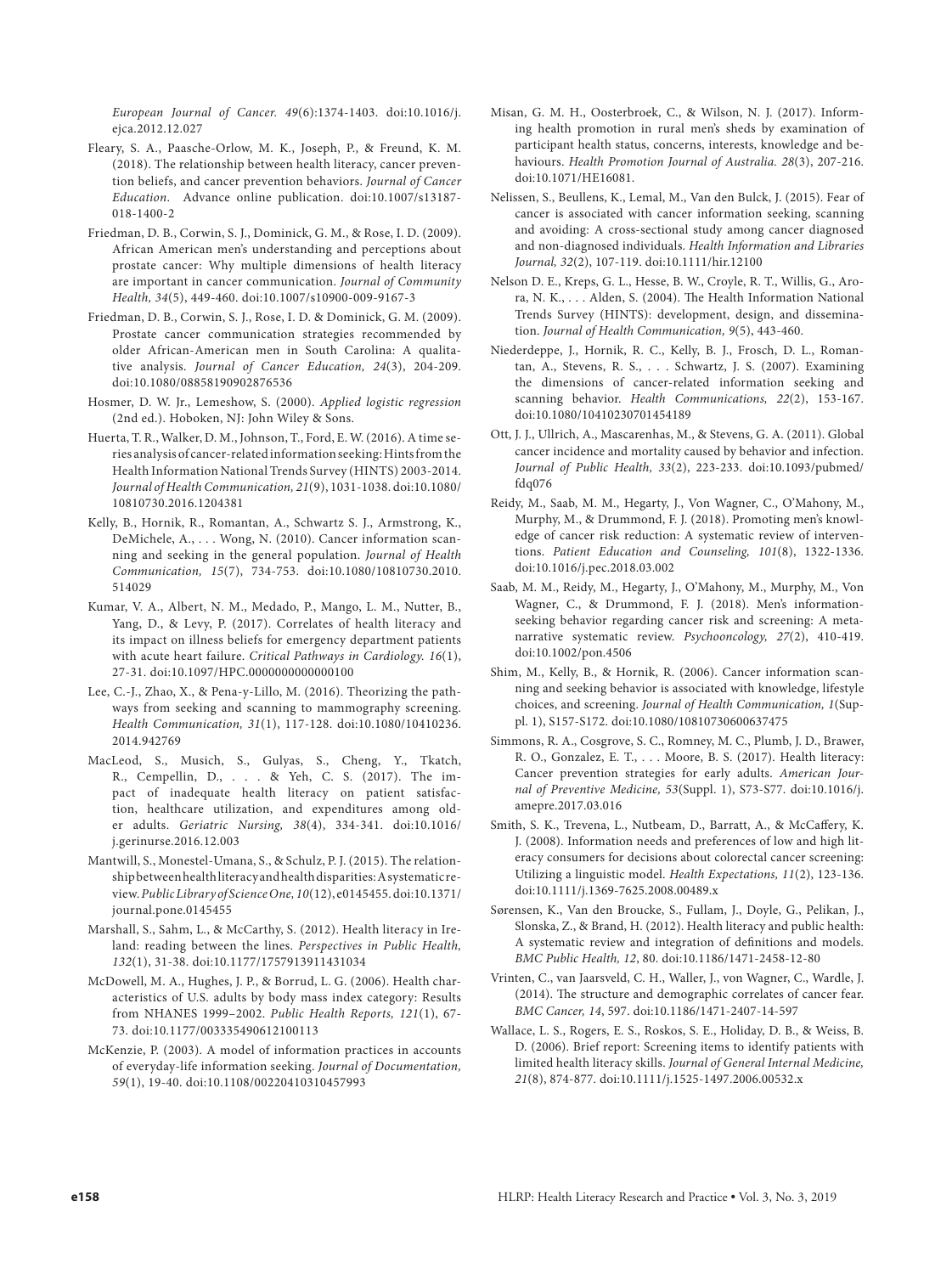#### **TABLE A**

## **Characteristics of All Responders, Stratified by Mode of Response (Postal and Online)**

|                                   | Total, $N$ (%) | Online, $n$ (%) | Postal, n (%) |                      |
|-----------------------------------|----------------|-----------------|---------------|----------------------|
| <b>Characteristic</b>             | 259 (100)      | 95 (37)         | 164(63)       | p Value <sup>a</sup> |
| <b>Marital status</b>             |                |                 |               |                      |
| Married/living as married         | 167 (65.7)     | 69 (73)         | 94 (59)       |                      |
| Other                             | 87 (34.3)      | 24 (25)         | 62 (39)       | .021                 |
| Age group                         |                |                 |               |                      |
| <54 years                         | 134 (52)       | 68 (71.6)       | 66 (40.2)     | $-.001$              |
| $\geq$ 54 years                   | 120 (47)       | 27 (28.4)       | 93 (56.7)     |                      |
| <b>Education status</b>           |                |                 |               |                      |
| Low                               | 127 (49.2)     | 19(20)          | 108(66.3)     | $-.001$              |
| High                              | 131 (50.8)     | 76 (80)         | 55 (35)       |                      |
| Health literacy level             |                |                 |               |                      |
| Inadequate                        | 105 (43.8)     | 15 (19)         | 90 (55.9)     | $-.001$              |
| Adequate                          | 135 (56.3)     | 64 (81)         | 71 (44.1)     |                      |
| <b>Current health status</b>      |                |                 |               |                      |
| Poor/fair                         | 52 (20.7)      | 14(16.1)        | 38 (23.2)     | .124                 |
| Good/very good/excellent          | 199 (79.3)     | 73 (83.9)       | 126 (76.8)    |                      |
| Access to support?                |                |                 |               |                      |
| Strongly agree/agree              | 174 (73.4)     | 49 (62.8)       | 125 (78.6)    |                      |
| Strongly disagree/disagree        | 63 (26.6)      | 29 (37.2)       | 34 (21.4)     | .008                 |
| Personal cancer diagnosis         |                |                 |               |                      |
| No                                | 197 (78.5)     | 50 (56.8)       | 147 (90.2)    | $-.001$              |
| Yes                               | 54 (21.5)      | 38 (43.2)       | 16(9.8)       |                      |
| Partner with cancer               |                |                 |               |                      |
| No                                | 228 (91.2)     | 78 (88.6)       | 150 (92.6)    | .204                 |
| Yes                               | 22(8.8)        | 10(11.4)        | 12(7.4)       |                      |
| Family member/ friend with cancer |                |                 |               |                      |
| No                                | 39 (15.5)      | 8(9.1)          | 31 (19.0)     | .027                 |
| Yes                               | 212 (84.5)     | 80 (90.9)       | 132 (81.0)    |                      |
| Private Health Insurance          |                |                 |               |                      |
| No                                | 149 (57.5)     | 34 (35.8)       | 115(70.1)     | $-.001$              |
| Yes                               | 110(42.5)      | 61 (64.2)       | 49 (29.9)     |                      |
| Has a GP?                         |                |                 |               |                      |
| No                                | 11(4.4)        | 5(5.7)          | 6(3.7)        | .327                 |
| Yes                               | 241 (95.6)     | 83 (94.3)       | 158 (96.3)    |                      |
| Finds GP helpful?                 |                |                 |               |                      |
| No                                | 40 (16.3)      | 13 (14.8)       | 27(17.1)      | .390                 |
| Yes                               | 206 (83.7)     | 75 (85.2)       | 131 (82.9)    |                      |